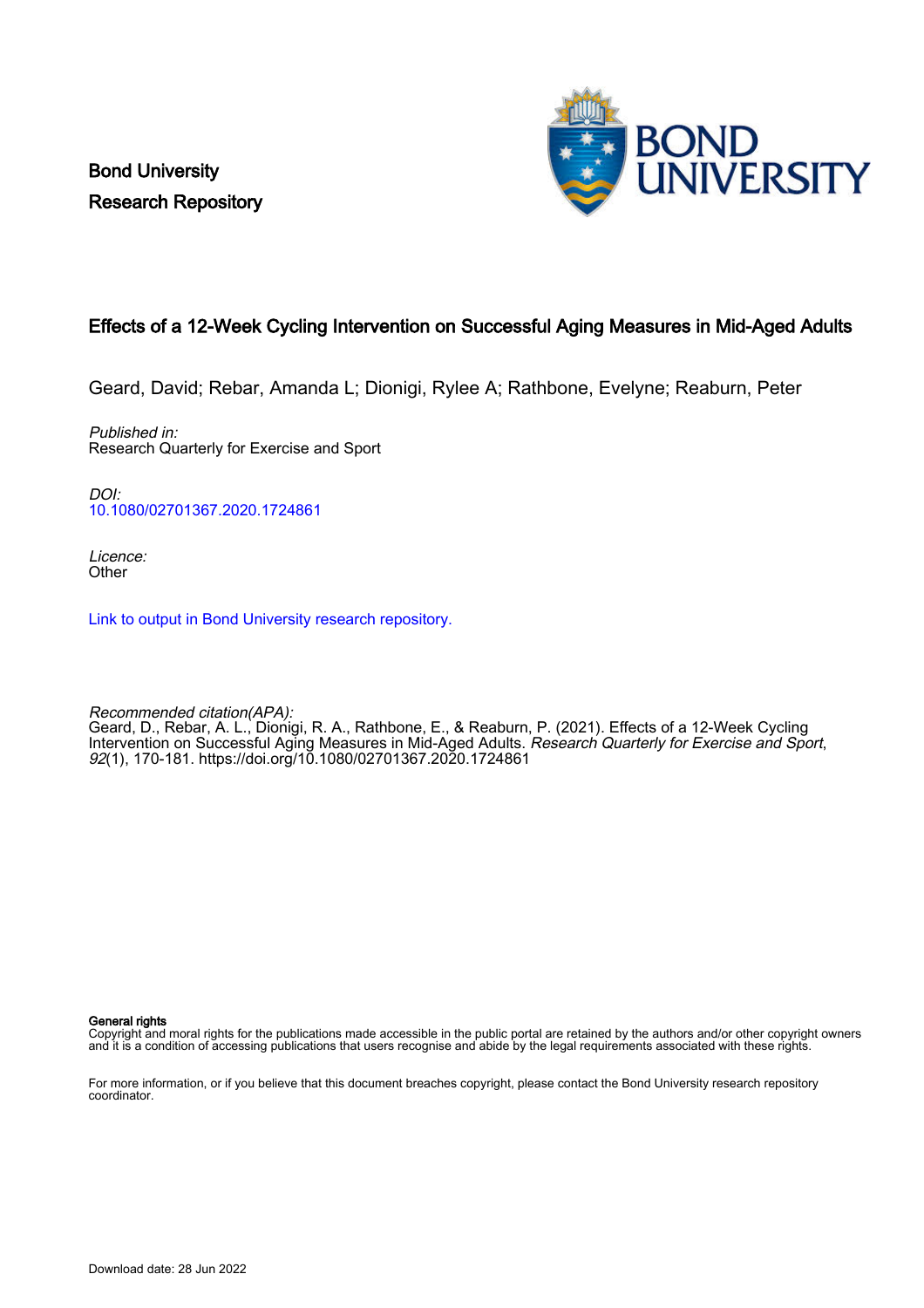#### 1

### **Effects of a 12-week cycling intervention on successful aging measures in mid-aged adults**

David Geard, Amanda L. Rebar, Rylee A. Dionigi, Evelyne Rathbone, and Peter Reaburn

## **Author Note**

David Geard, Amanda L. Rebar, and Peter Reaburn, School of Health, Medical and Applied Sciences, Central Queensland University, Rockhampton, Australia; Rylee A. Dionigi, School of Exercise Science, Sport and Health, Charles Sturt University, Port Macquarie, Australia; Evelyne Rathbone, Faculty of Health Sciences & Medicine, Bond University, Gold Coast, Australia.

Peter Reaburn is now at the Faculty of Health Sciences & Medicine, Bond University, Gold Coast, Australia.

This research received no specific grant from any funding agency in the public, commercial, or not-for-profit sectors. The study was pre-approved by the local Institutional Review Board pre-approved (H15/03-051), and prospectively registered with the Australian New Zealand Clinical Trial Registry (ACTRN12615000420549). The Authors declare that there is no conflict of interest. All data and information pertaining to this manuscript can be accessed by contacting the corresponding author. The Authors wish to thank Greg Rowsell for his assistance with elements of the study design.

Correspondence concerning this article should be addressed to David Geard, School of Health, Medical and Applied Sciences, Central Queensland University, Australia. Phone: +61 7 409 340 35. Email: dgeard@cqu.edu.au

*Keywords:* competition, functioning, physical activity, training

1 2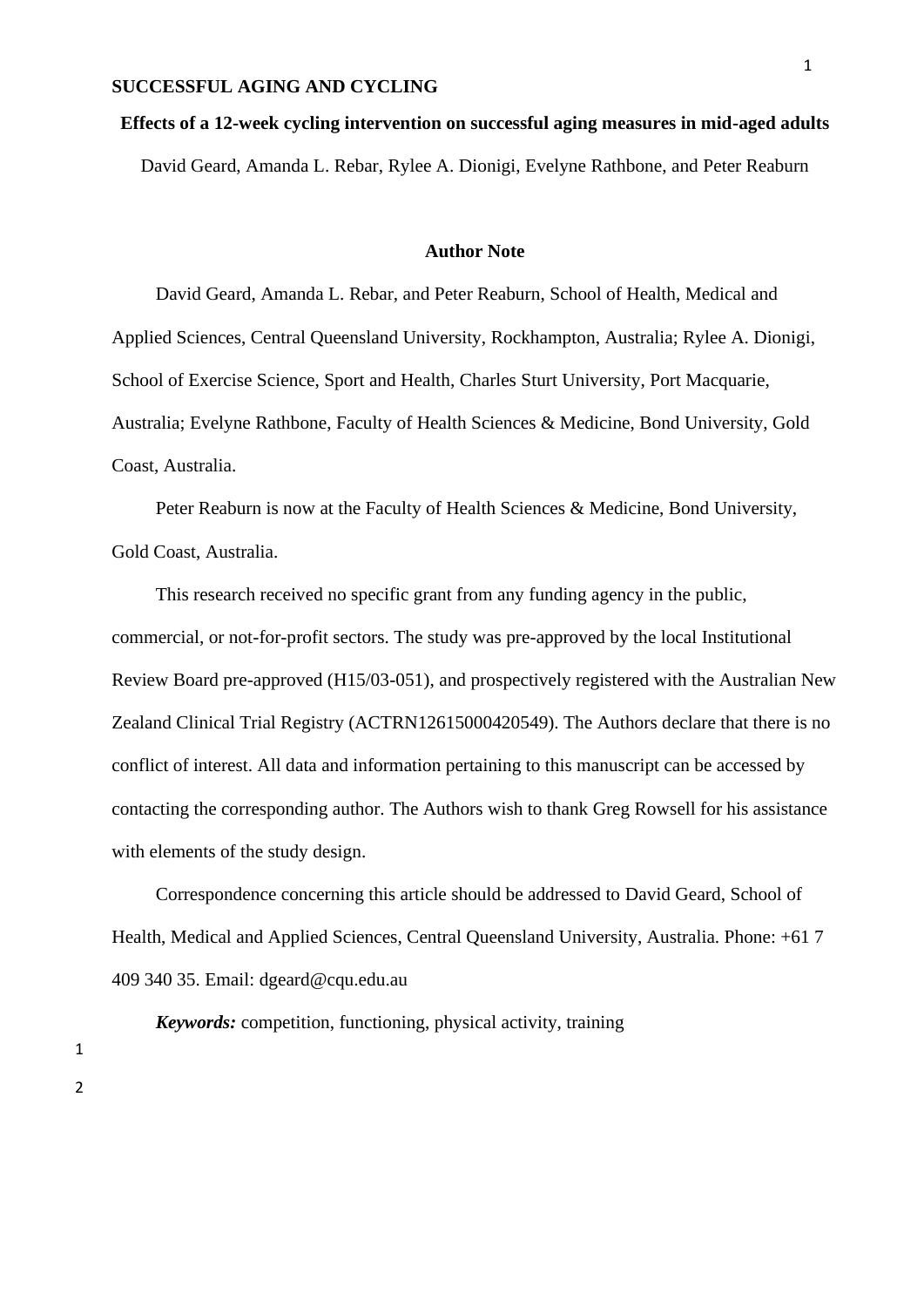# **Abstract**

| 4                | <b>Purpose:</b> To compare the effect of 12-weeks of cycling training and competition versus           |
|------------------|--------------------------------------------------------------------------------------------------------|
| 5                | recreational cycling on successful aging across physical, psychological, cognitive, and social         |
| 6                | functioning domains in mid-aged adults. Methods: Recreational cyclists were randomly                   |
| $\overline{7}$   | assigned to an intervention ( $n = 13$ , M age = 47.18 years) and comparison ( $n = 13$ , M age =      |
| 8                | 46.91 years) group. Analysis of Covariance was used on self-reported pre-post data to                  |
| $\boldsymbol{9}$ | determine changes across time and differences between groups on outcomes. Results: The                 |
| 10               | intervention group scored higher on the role limitation due to physical problems measure of            |
| 11               | physical functioning ( $p = .045$ ) and the social activity measure of social functioning ( $p$ )      |
| 12               | = .008) with large effect sizes ( $\eta_p^2 >$ .14). The remaining physical, psychological, cognitive, |
| 13               | and social functioning measures were not significantly different $(p > .05)$ between groups            |
| 14               | with small to medium effect sizes ( $\eta_p^2 > .01$ to $\leq .06$ ). Conclusion: Cycling training and |
| 15               | competition promotes better physical and social functioning than recreational cycling. This            |
| 16               | finding indicates that an intervention that incorporates the training and competition aspects of       |
| 17               | sport may promote positive outcomes that are above and beyond those that can be gained                 |
| 18               | from participation in recreational physical activity. Objective measurements on larger                 |
| 19               | samples across a broader range of sports are required to confirm and extend these findings.            |
| 20               | <b>Keywords:</b> competition, functioning, physical activity, training                                 |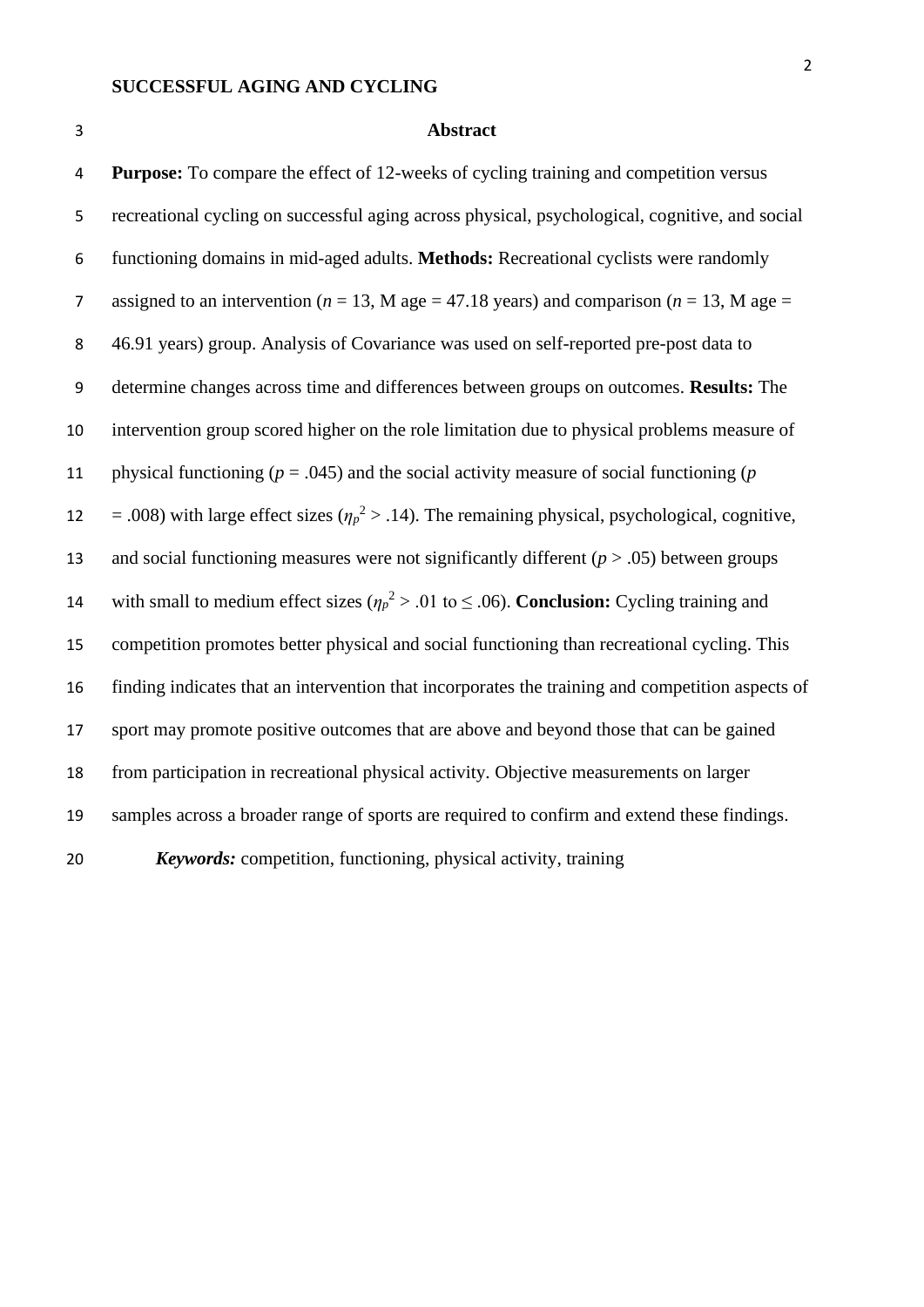The world's population is currently aging chronologically and biologically for longer than any other time in human history (United Nations, 2017). The extension of chronological aging (years since birth) has raised the global life expectancy of men and women combined to an unprecedented 71 years (United Nations, 2017). However, the extension of biological aging, the molecular and cellular structural and functional degenerative changes that occur over time, increases people's risk of morbidity (Hayflick, 1998). Longer lives coupled with age-associated morbidity is projected to strain societal healthcare, welfare, and financial systems across the globe (United Nations, 2017). Thus, it is incumbent upon gerontologists to identify strategies that will promote "successful aging" for as long as possible before the end of life.

 Gerontologists have been interested in the concept of successful aging for over six decades (Havighurst, 1961; Pruchno, 2018; Rowe & Kahn, 1987). However, as the health, welfare, and financial challenges associated with global population aging have become more apparent (Bloom, Canning, & Lubet, 2015), aging researchers have increasingly prioritized successful aging research (Wahl, Deeg, & Litwin, 2016). Consequently, large-scale research collaborations have been conducted (Rowe & Kahn, 1997), and special editions of prestigious academic journals have been published (Pruchno, 2015) with the aim of discussing and promoting successful aging. Despite the increasing focus on and long history of successful aging research, scholars are divided on whether successful aging is a useful concept to investigate.

 The majority of critiques of the successful aging concept argue that successful aging research discriminates against and excludes that proportion of the adult population who are at the less advantaged end of the social, health, or wealth spectrum because their location on this spectrum renders them less able or unable to engage with successful aging promotional strategies (Martinson & Berridge, 2015). Despite this criticism, because of the large body of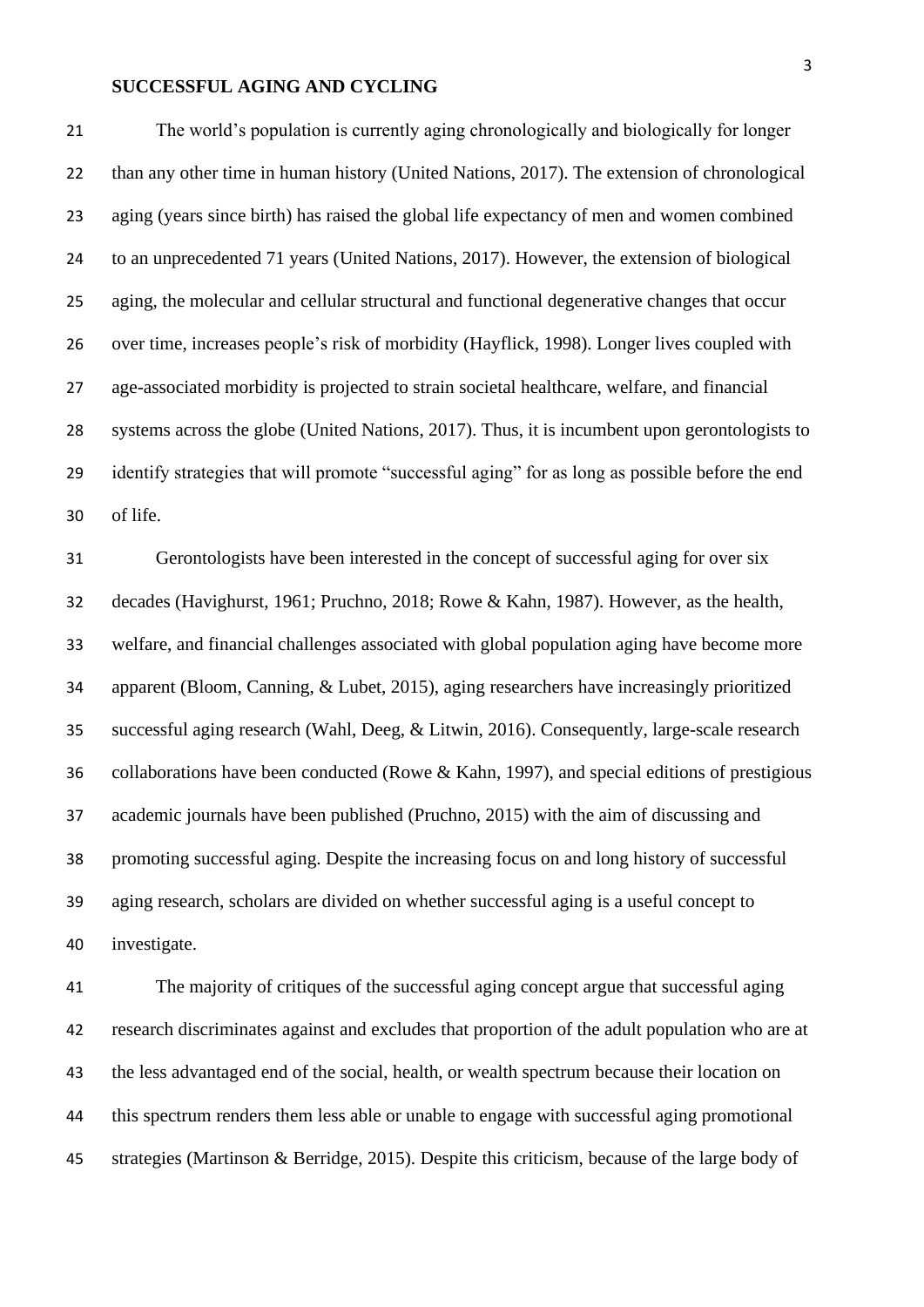ongoing research and accumulated knowledge, scholars generally agree that improving how 47 the successful aging concept is used is preferable to abandoning it (Bowling & Dieppe, 2005; Pruchno, 2015).

 In addition to the lack of consensus regarding the merits of successful aging research, researchers do not agree on how to define or model successful aging. Historically, scholars have conceptualized successful aging in a manner that reflects their own academic or professional discipline (Bowling, 2007). For example, the most popular psychosocial model suggests that people can age successfully if they psychologically adapt to the physical, cognitive, and social losses they endure as they get chronologically older (Baltes & Carstensen, 1996). Alternatively, the most widely adopted biomedical-oriented model suggests that people can age successfully if they avoid disease, remain engaged with life, and maintain high physical and cognitive function (Rowe & Kahn, 1997).

 The lack of consensus regarding how to define successful aging has resulted in the development of a high number of different operational definitions and models (Cosco, Prina, Perales, Stephan, & Brayne, 2014). However, across studies the systematic review findings indicate that successful aging is broadly conceptualized as a desired, positive, health-related phenomenon that adults experience as they age chronologically, which encompasses high functioning across physical, psychological, cognitive, and social domains (Bowling, 2007; Cosco et al., 2014; Depp & Jeste, 2006). Therefore, in line with previous research (Kok, Aartsen, Deeg, & Huisman, 2017; von Faber et al., 2001), for the purposes of the present study, successful aging is operationally defined as high physical, psychological, cognitive, and social functioning.

 Cross-sectional research findings indicate that people who engage in a higher level of physical activity—any bodily movement produced by skeletal muscle that results in energy expenditure (Caspersen, Powell, & Christenson, 1985)—are more than twice as likely to age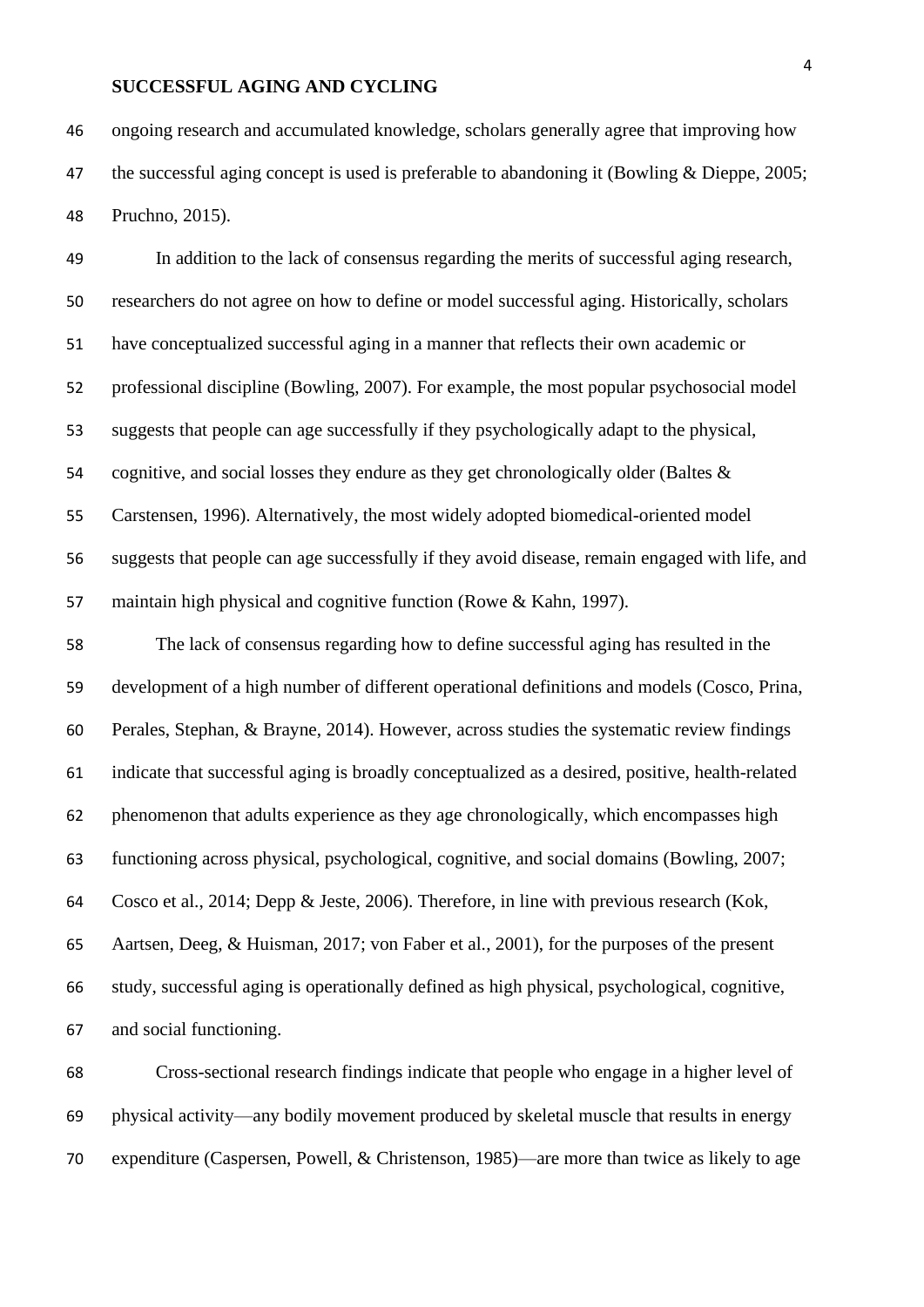successfully across the physical, mental, and social domains compared to age-matched less physically active people (Baker, Meisner, Logan, Kungl, & Weir, 2009). Moreover, longitudinal research findings indicate that a higher level of physical activity significantly and independently predicts multidimensional successful aging in mid-aged and older adults (Gopinath, Kifley, Flood, & Mitchell, 2018; Peel, McClure, & Bartlett, 2005). Masters athletes systematically train for and compete in sporting events that are specifically designed for adults who are mid-aged and older (Dionigi, 2016; Reaburn & Dascombe, 2008). The physical activity that Masters athletes engage in through their sports participation enable them to continue participating in their chosen sport well into later life (Ransdell, Vener, & Huberty, 2009) when many age-matched non-athletes are losing their physical functional independence (Shephard, 2009). Consequently, Masters athletes are often referred to as the physical elite of their respective age cohorts (Baker, Fraser-Thomas, Dionigi, & Horton, 2010) and models of successful physical aging (Hawkins, Wiswell, & Marcell, 2003; Tanaka & Seals, 2008).

 In addition to the obvious physical functioning benefits, the physical activity that Masters athletes engage in has shown to be associated with psychological, cognitive, and social functioning benefits such as less depression, distress, and stress; better reaction time, attention, coordination, and accuracy during daily tasks; and a higher level of perceived and actual social interaction, respectively (Eime, Young, Harvey, Charity, & Payne, 2013; Leach & Ruckert, 2016). The physical activity Masters athletes engage in has thus recently been suggested to promote successful aging across the physical, psychological, cognitive, and social functioning domains (Geard, Reaburn, Rebar, & Dionigi, 2017).

 The above research findings show that the physical activity that is inherent to sports participation is linked to multidimensional successful aging. However, beyond being physically active, sport also requires participants to train for and compete in their chosen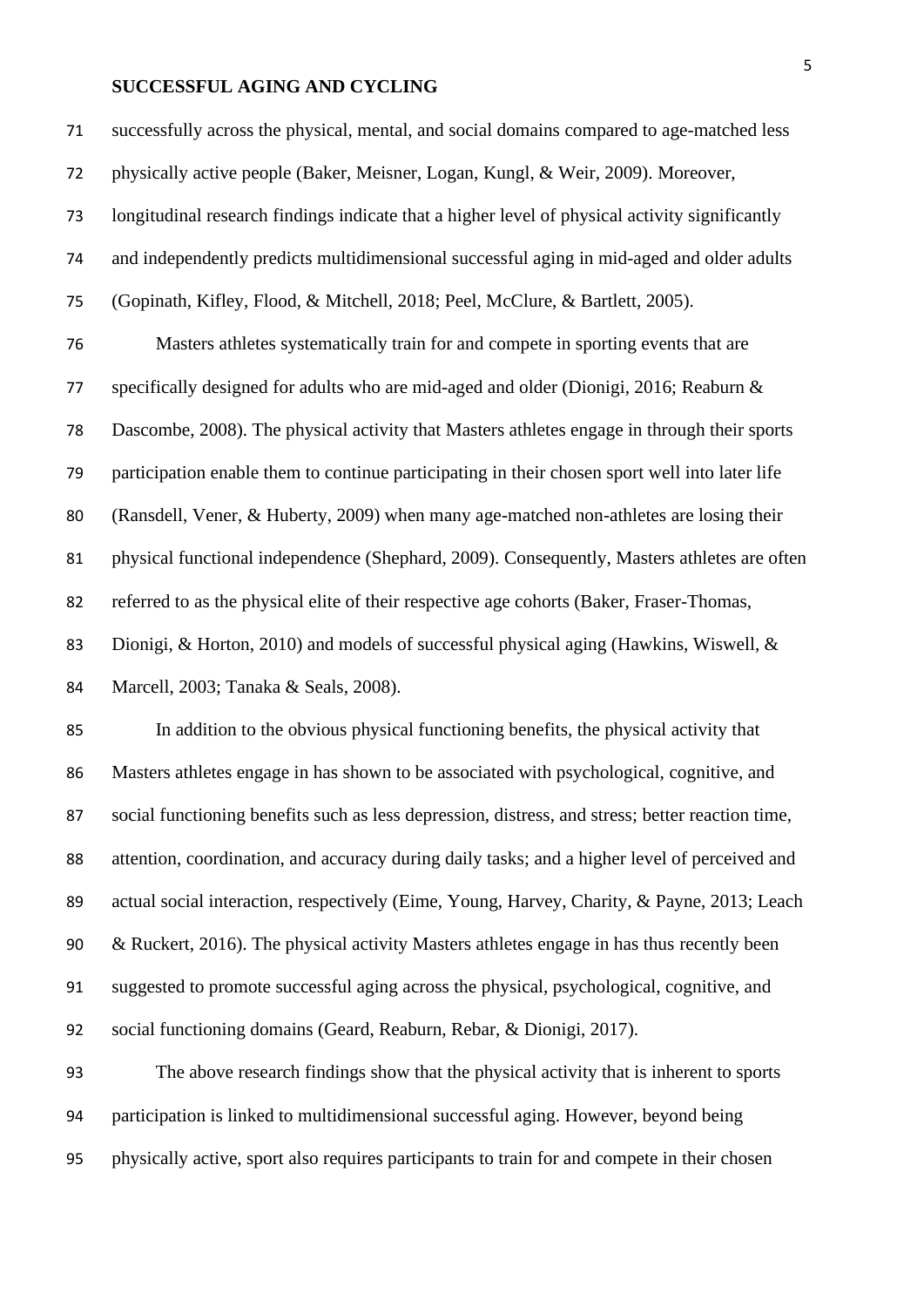sport, adhere to sport-specific rules, apply sport-specific skills, and interact with others. Scholars have hypothesized that sport-specific factors such as these can promote successful multidimensional aging above that which is achieved through physical activity alone (Baker et al., 2010; Geard, Rebar, Reaburn, & Dionigi, 2018). However, to date, this question has not been experimentally studied to date.

 Training and competition are chief among the factors that distinguish sport from physical activity. Therefore, we implemented a cycling training and competition intervention to determine if these unique aspects of sport promote successful aging across the physical, psychological, cognitive, and social functioning domains more than recreational cycling. We hypothesized that the participants who performed the cycling training and competition intervention would demonstrate higher functioning than the recreational cycling participants across all domains.

### **Methods**

 We conducted a 12-week, two-arm, pre-post, randomized controlled cycling trial in Rockhampton, Australia from July 13 to September 27, 2015. The study was approved by the Human Research Ethics Committee from the principal researcher's institution (H15/03-051), and prospectively registered with the Australian New Zealand Clinical Trial Registry (ACTRN12615000420549). Neither the principal researcher nor research participants were blinded to the allocation of intervention conditions.

**Participant Recruitment**

 Cycling is among the most popular sports in the regional location where the present study was conducted. Therefore, we selected cycling as the present study's intervention to maximize participant recruitment. An informational flyer was posted to the websites of local recreational cycling organizations, which encouraged people to attend a pre-study information session if they: (a) were aged 40 years or older; (b) were current recreational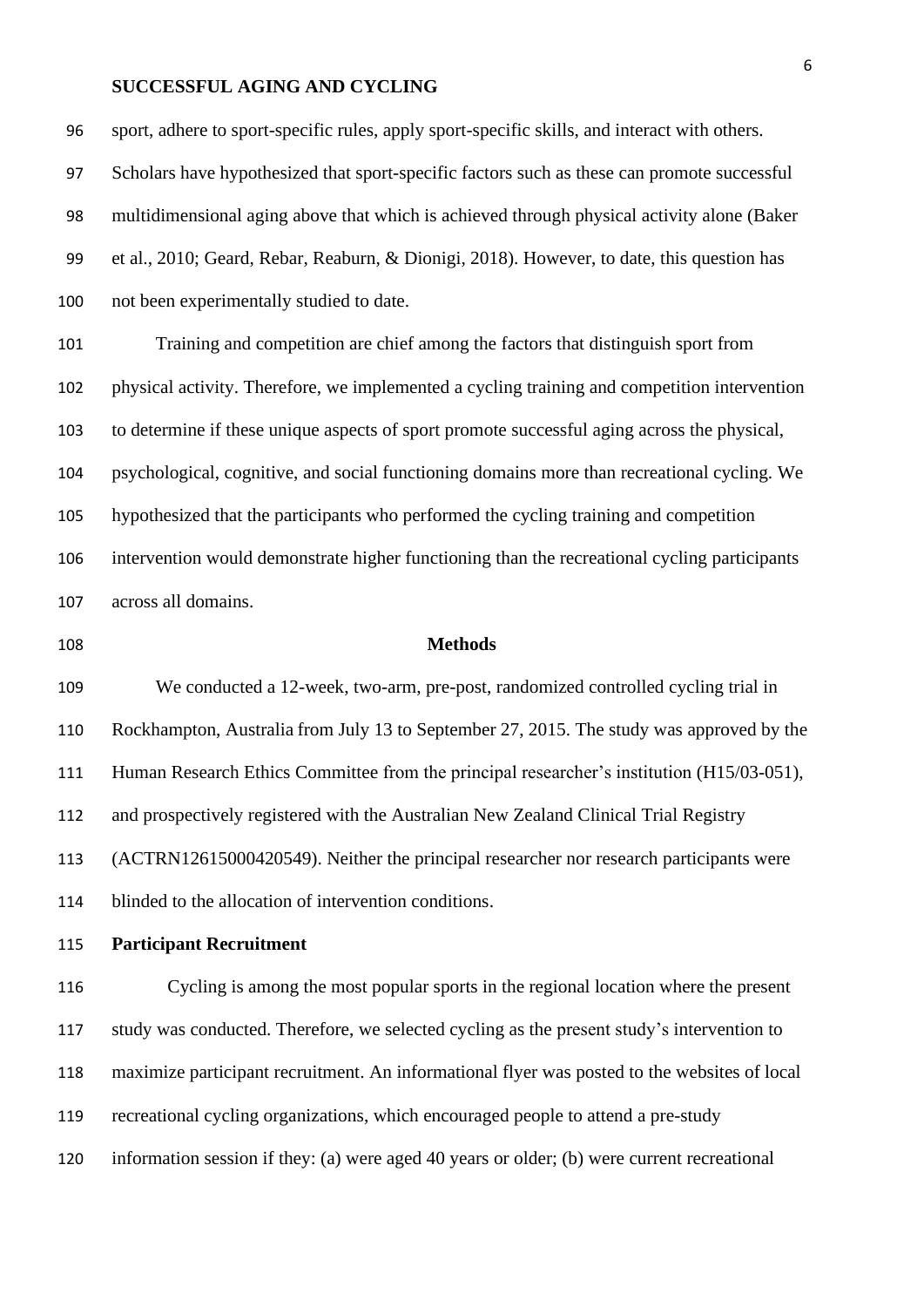cyclists—defined as being involved in cycling as an individual or member of a group, but not involved in systematic training or regular competition for at least the last 10 years; and (c) did not have musculoskeletal, cardiovascular, or metabolic risk factors and conditions, or any other medical problem that would make it dangerous to participate in high intensity physical activity. Attendees at the information session were provided with all details of the study including start and finish dates, pre- and post-intervention testing activities, training and competition requirements. Those who volunteered to participate were asked to provide informed consent, confirm their availability to attend all study-related activities, and leave their telephone number so they could be contacted to arrange a face-to-face pre-participation medical screening.

#### **Medical Screening and Random Assignment**

 An Exercise and Sports Science Australia (ESSA)-accredited exercise physiologist interviewed potential study participants using the ESSA Adult Pre-Exercise Screening System (2012). Age, sex, height, body mass, resting blood pressure, smoking, symptoms and family history of major non-communicable diseases, injury status, frequency and duration of weekly exercise data were collected to: (a) identify disease, or signs or symptoms of disease that may increase the risk of an adverse event during physical activity/exercise; (b) stratify risk profile; and (c) inform the prescription of safe training programs for those individuals who were assigned to the intervention arm of the study. Individuals who were stratified higher than "low risk" but still wanted to participate in the study were referred to their treating general practitioner for final medical clearance. After being medically cleared, 26 142 recreational cyclists were randomly assigned to an intervention group (IG,  $n = 13$ ) or 143 comparison group (CG,  $n = 13$ ). The flow of participants through this trial is shown in Figure 1.

145 <Insert Figure 1 here>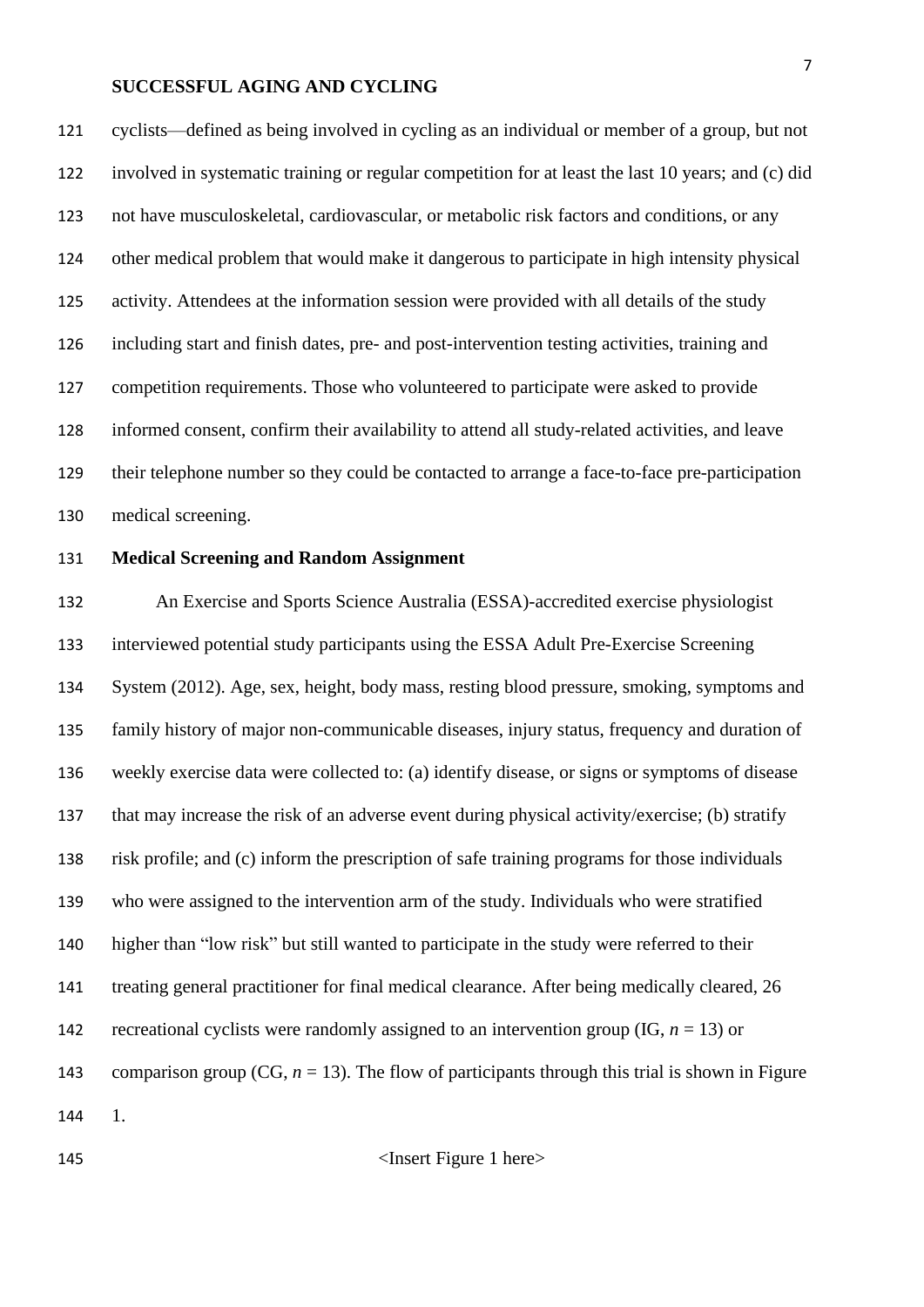# **Data Collection and Measures**

 A web-based survey was used to collect sociodemographic, physical activity, and physical, psychological, cognitive, and social functioning data. Participants' maximum 149 oxygen uptake ( $VO_{2max}$ ) was determined directly in a laboratory on a cycle ergometer with a graded exercise test (GXT). All data were collected pre-intervention during the two weeks prior to the commencement of the study, and post-intervention during the week following the completion of the study.

 **Sociodemographic variables.** Participants self-reported age (*years*), sex (*male/female*), height (*m*), body mass (*kg*), ethnicity (*Indigenous Australian*, *European Australian, other*), education (*tertiary, high school/equivalent*, *none*, *other*), and income *(*> *\$100 000, \$50 000 to \$100 000,* < *\$50 000)*.

 **Physical, psychological, cognitive, and social functioning.** The Veterans RAND 12- Item Health Survey (VR-12) was used to measure physical and psychological functioning. The VR-12 is valid, reliable, and was developed from the Veterans RAND 36-Item Health Survey (VR-36) which was developed from the MOS RAND SF-36 Version 1.0 (Iqbal et al., 2007). Cognitive functioning was assessed with the Revised 6-Item Medical Outcomes Study Cognitive Functioning Scale (MOS Cog-R), a valid and reliable measure of cognitive functioning in adults (Yarlas, White, & Bjorner, 2013). The social activity aspect of social functioning was also assessed with the VR-12. Other aspects of social functioning were measured with the Three-Item Loneliness Scale which is a valid, reliable, and internally consistent instrument comprised of the highest factor loaded questions from the Revised UCLA Loneliness Scale (Hughes, Waite, Hawkley, & Cacioppo, 2004), and a novel Friends question. All Likert survey items were either a 3-point, 5-point, or 6-point scale, and linearly transformed to range from 0 to 100. The numerical values of the survey item response options were transformed so that minimum and maximum values were consistent across survey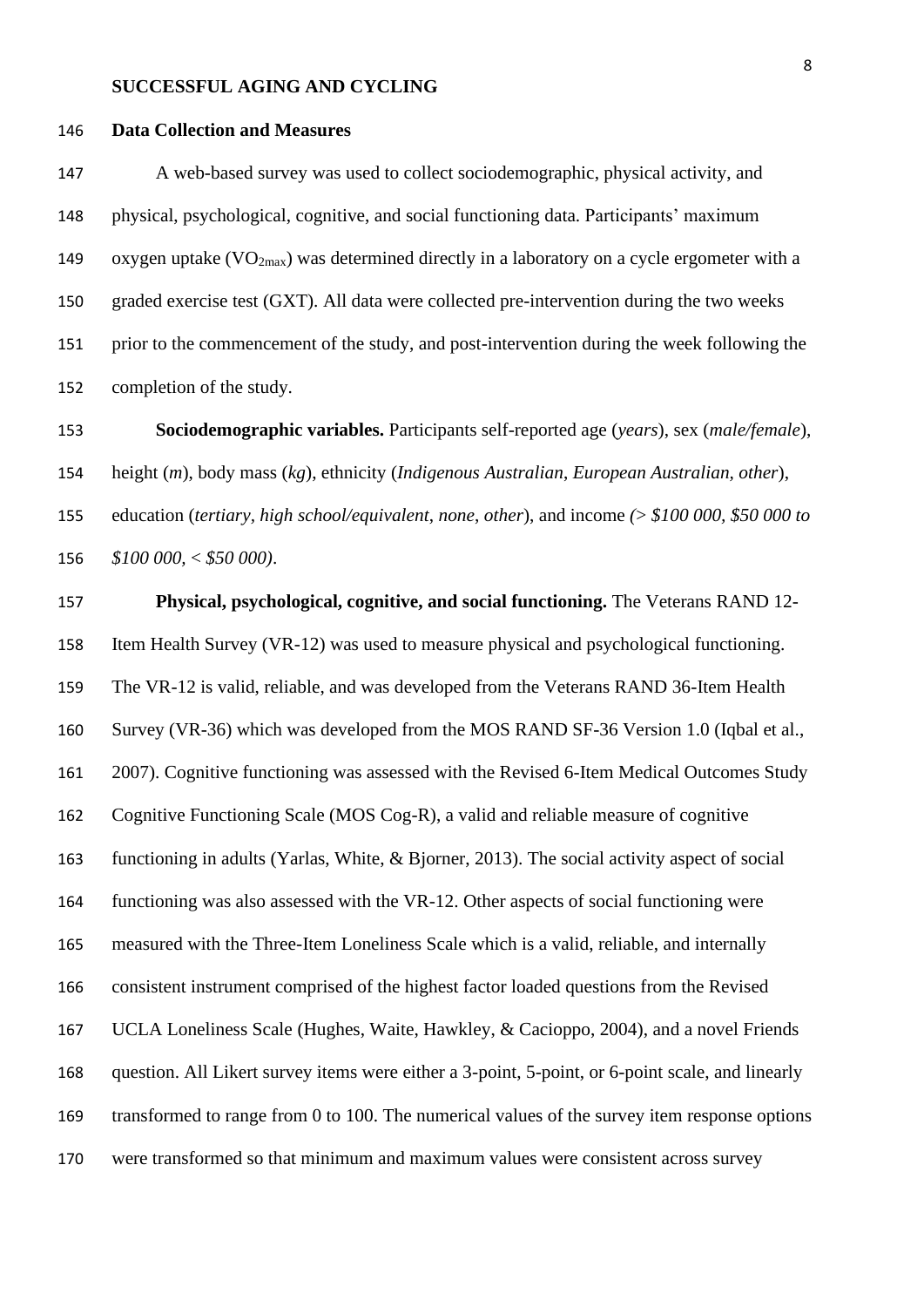items, higher scores represented more positive functioning, and items with different numbers of response categories could be combined into a single score (Hays, Sherbourne, & Mazel, 1995).

 Physical functioning was assessed with a composite score (i.e., raw scores were summed and averaged) of the two VR-12 *physical functioning* items, and a composite score of the two VR-12 *role limitations due to physical problems* items. Physical functioning questions asked if participants' health limited them in doing activities such as (1) moving a table, pushing a vacuum cleaner, bowling or playing golf etc., and (2) climbing several flights of stairs. The three response options were: 0 = *limited a lot*, 50 = *limited a little*, 100 = *not limited*. Role limitations due to physical problems questions asked if participants had (1) accomplished less than they would like, or (2) were limited in the kind of work or other activities they could do as a result of physical health-related problems during the past four weeks. The five response options were: 0 = *all the time*, 25 = *most of the time*, 50 = *some of the time*, 75 = *a little of the time*, 100 = *none of the time*.

 Psychological functioning was assessed with a composite score of the two VR-12 *mental health* items, and a composite score of the two VR-12 *role limitations due to emotional problems* items. The first mental health item asked participants how much of the time over the past four weeks they had felt calm and peaceful. The six response options for the first mental health item were: 0 = *none of the time*, 20 = *a little of the time*, 40 = *some of the time*, 60 = *good bit of the time*, 80 = *most of the time*, 100 = *all the time*. The second mental health item asked participants how much of the time over the past four weeks they had felt downhearted or blue. The six response options for the second mental health item were: 0 193 = *all the time*,  $20 = \text{most of the time}$ ,  $40 = \text{good bit of the time}$ ,  $60 = \text{some of the time}$ ,  $80 = a$  *little of the time*, 100 = *none of the time*. The role limitations due to emotional problems questions asked participants if during the past four weeks they had (1) accomplished less than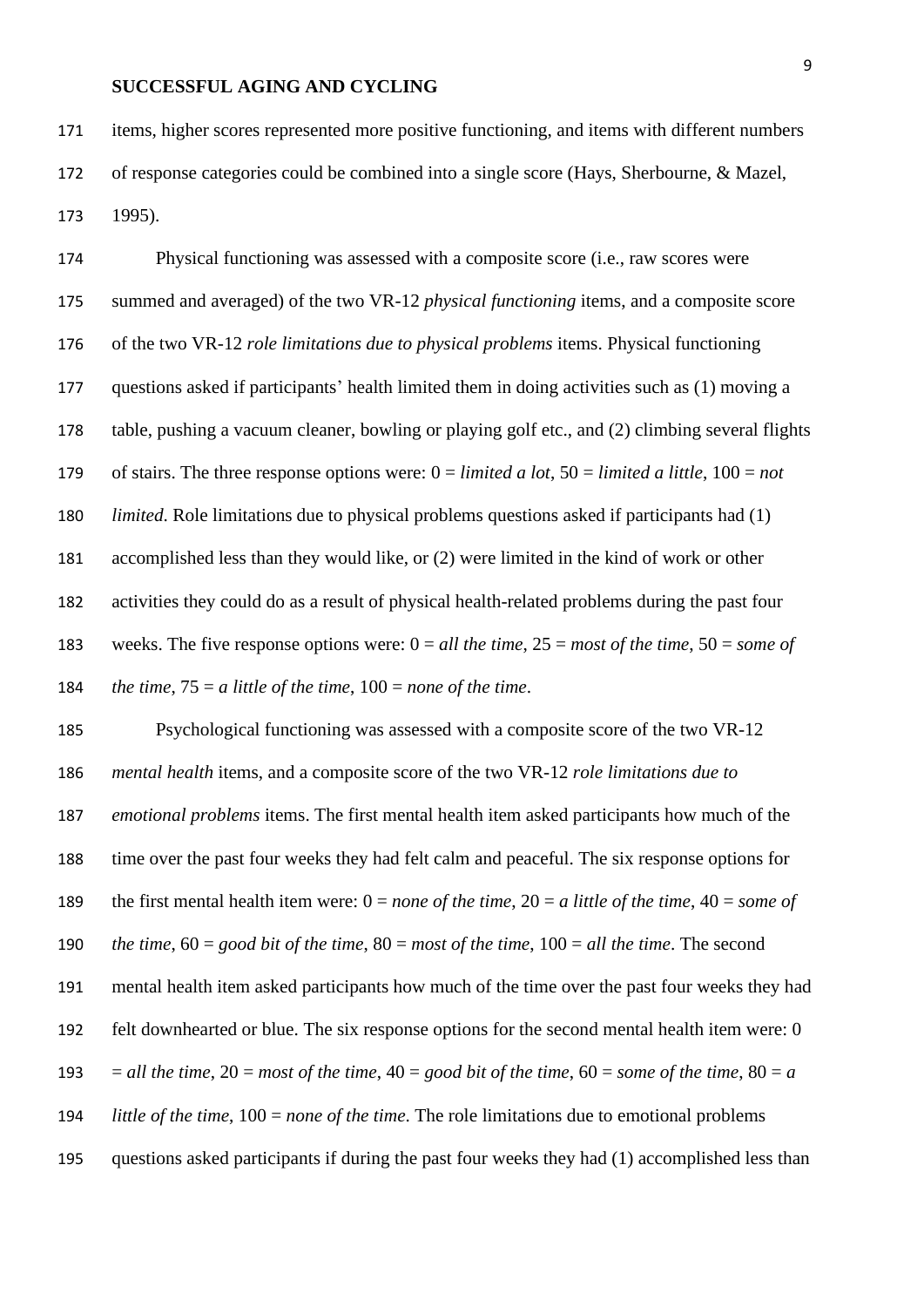they would like, and (2) didn't do work or other activities as carefully as usual as a result of emotional problems such as feeling depressed or anxious. The five response options were: 0 198 = *all the time, 25* = *most of the time, 50* = *some of the time, 75* = *a little of the time, 100* = *none of the time*.

 Cognitive functioning was assessed with a composite score of the six MOS Cog-R questions which asked how much of the time over the past four weeks participants had (1) difficulty reasoning and solving problems, (2) difficulty doing activities involving concentration and thinking, (3) become confused and started several actions at a time, (4) forgotten things that happened recently, (5) trouble keeping their attention on any activity, (6) reacted slowly to things that were said or done. The five response options were: 0 = *all the time*, 25 = *most of the time*, 50 = *some of the time*, 75 = *a little of the time*, 100 = *none of the time*.

 The VR-12 social functioning item measured social activity by asking how much of the time during the past four weeks physical health or emotional problems interfered with participants social activities like visiting friends and relatives. The five response options were: 0 = *all the time*, 25 = *most of the time*, 50 = *some of the time*, 75 = *a little of the time*, 100 = *none of the time*. The Three-Item Loneliness Scale items asked how often participants felt (1) lacking in companionship, (2) left out, and (3) isolated from others. The three response options were: 0 = *often*, 50 = *some of the time*, 100 = *hardly ever*. The Friends question asked respondents how many friends (i.e., people they saw regularly, did activities with etc.) they had.

 **Physical activity.** We assessed physical activity level with the International Physical Activity Questionnaire-Short Form (IPAQ-SF), a self-report surveillance measure that has been validated on 18-65 year old adults (Craig et al., 2003). The IPAQ-SF questions asked participants how long (i.e., hours and minutes per day) and frequently (i.e., days in the last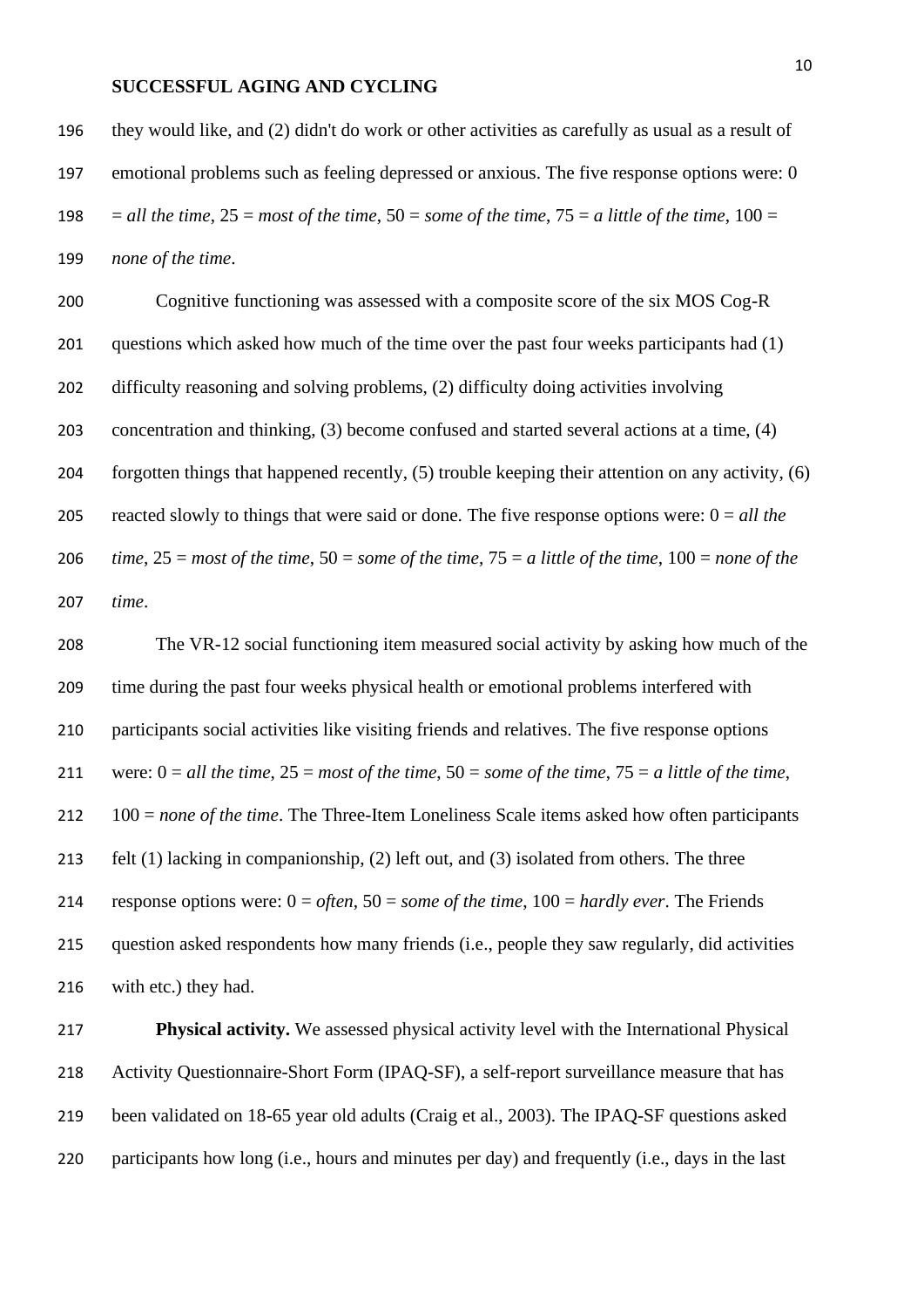seven days) they were engaged in vigorous, moderate, and walking intensity physical 222 activity. The weekly minutes spent doing physical activity at each intensity was multiplied by the metabolic equivalent (MET) values 8.0, 4.0, and 3.3, respectively, and the resulting MET scores summed as a single continuous variable (MET-minutes/week). **VO**<sub>2max</sub>. To determine each participant's VO<sub>2max</sub>, we conducted a GXT with a computer controlled and electromagnetically-braked cycle ergometer (Velotron, Dynafit Pro, RacerMate; Seattle, WA, USA), using a calibrated indirect calorimetry system (TrueOne 2400, Parvo Medics, Inc.; Sandy, USA). Participants were instructed not to eat or smoke 229 within the two hours prior to the GXT. The cycle ergometer seat height, room temperature, time of test, and all other conditions and procedures established at the pre-intervention test were replicated for the post-intervention test. Prior to each GXT, participants were instructed to maintain a pedaling cadence of 90 rpm. The GXT commenced after a six-minute warm up at 100 Watts (W), and the initial workload of 150 W was increased by 50 W every three 234 minutes. The GXT was terminated and  $VO<sub>2max</sub>$  determined if the participant indicated they 235 could not continue, or if; (1) respiratory exchange ratio was  $\geq 1.05$ , (2) heart rate was within  $\pm$  5 bpm of age predicted HR<sub>max</sub> (220 - age), or (3) there was a plateau in VO<sub>2</sub> (increase of < 50 ml O2) with increasing workload (Wiswell et al., 2001). Once the test was terminated, participants continued pedaling at a self-selected cadence for a period of five minutes to re-establish near-resting physiological parameters.

**The Cycling Intervention**

 Data collected at the pre-intervention medical screening and GXT, and the cycling events that participants indicated they would compete in, were used by an accredited cycling coach/sports scientist to prescribe a personalized and periodized cycling training program for each IG participant for the first week of the study. The IG participants were instructed to compete in a total of at least three road-cycling events, and complete three cycling training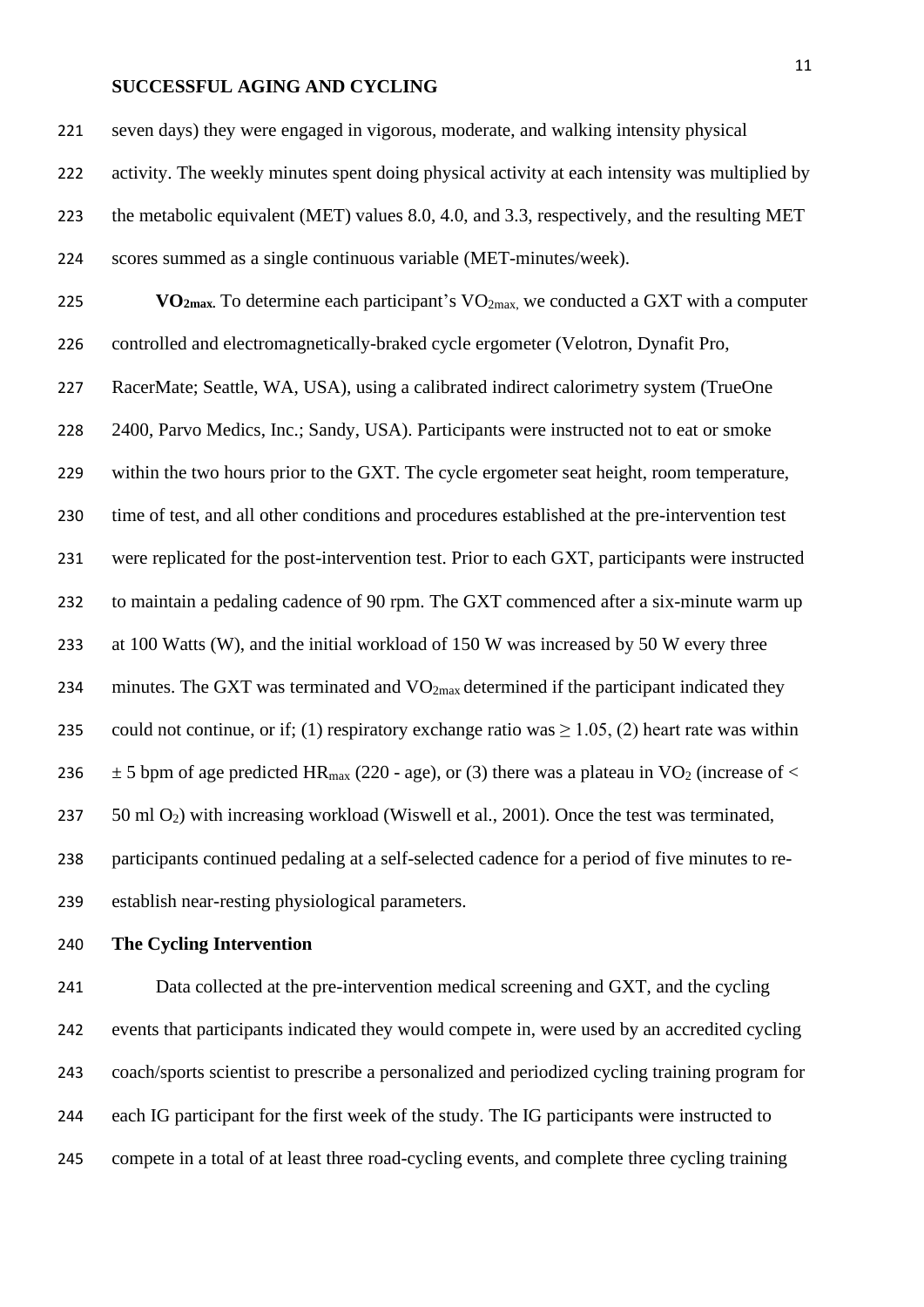sessions each week of the study. The IG participants selected the cycling competitions from the local cycling club competition calendar based on their individual availability. One weekly training session was completed by all participants together under the supervision of the principal investigator using cycle ergometers at a local fitness club. The other two weekly training sessions were performed in the participants' own time.

 Competitions were performed at a self-selected intensity, on average 60 minutes in duration, and endurance focused. All training sessions were 45-60 minutes in duration, and 253 high–intensity intervals where participants cycled for 60 to 90 seconds at 85% to 90%  $HR_{max}$ 254 followed by 2-3 minutes of recovery cycling at 65% to 75% HR<sub>max</sub>. To encourage adherence to the cycling intervention, the principal investigator telephoned IG participants when they were absent from a training session or competition that they had previously indicated they would attend. Based on information provided by IG participants' responses to a number of training diary questions, the training programs were reviewed and modified at the end of each week of the study by the cycling coach/sports scientist, and emailed back to IG participants prior to the next week of the study.

 The training diary consisted of questions on training session duration (mins) and 262 intensity  $(0 = \text{very light to } 10 = \text{very hard})$ , sleep quality during the night after each training session (0 = *very bad* to 10 = *very good*), fatigue (0 = *no fatigue at all* to 10 = *maximum fatigue*) and muscle soreness (0 = *none at all* to 10 = *maximal soreness*) the day after each training session. Based on the participants' responses to these questions, training variables 266 such as cadence, time spent at a specific % of HR<sub>max</sub>, and time spent pedaling while seated on or off the bicycle seat during training sessions were manipulated to provide the appropriate training stimulus.

 The CG participants were instructed to maintain their pre-study recreational cycling activities, refrain from participating in systematic cycling training or competition during the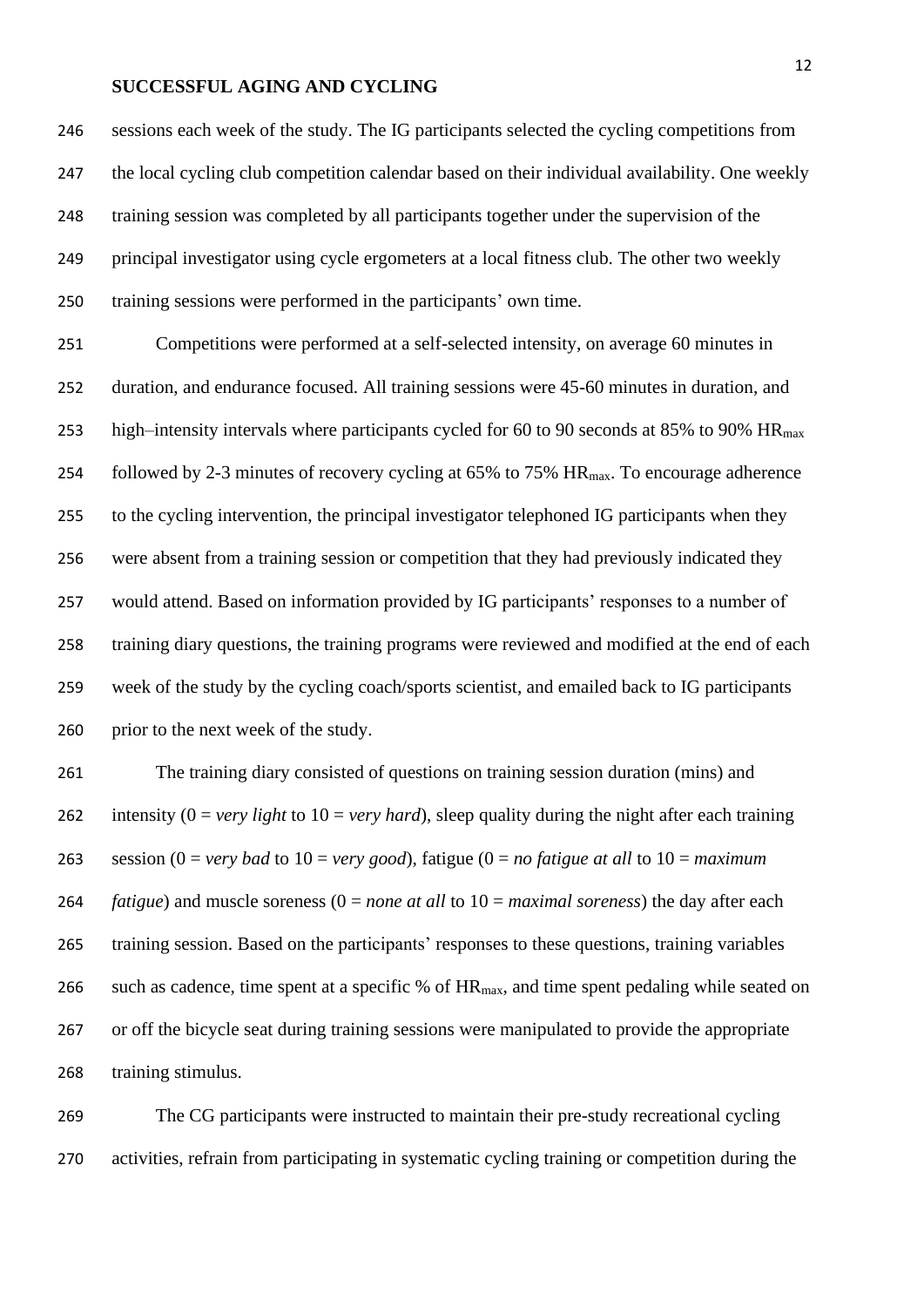study, and were asked via a post-intervention survey question if they reduced, maintained, or increased their cycling activities compared to before the study. The CG participants were organized as a version of a waitlist to encourage participant retention, and given the opportunity to receive the same cycling training program, and attend the same number of cycling competitions during the following road cycling season, that the IG participants received and competed in respectively during the present study.

# **Data Analysis**

 Data analyses were conducted with IBM SPSS Statistics Version 24 (Chicago, Ill, 279 USA). Due to the low sample size, we used multiple imputation (Biering, Hjollund,  $\&$  Frydenberg, 2015) based on five imputed datasets to account for values not provided by study participants (5.9%). We aimed to determine if the cycling intervention resulted in changes across time and differences between groups on the outcomes. Proper randomization procedures were followed, and pre-intervention variables were measured before the commencement of the intervention. Therefore, we selected analysis of covariance (ANCOVA), with the grand mean (i.e., mean of means) of both groups' pre-intervention scores as the covariate, to analyze the data because this method has shown to be the most powerful and precise approach to statistically analyze data with the present study's design (Rausch, Maxwell, & Kelley, 2003; Read, Kendall, Carper, & Rausch, 2013; Van Breukelen, 2006). The requisite statistical assumptions of linearity, homogeneity of regression slopes, normality, homoscedasticity, outliers, and homogeneity of variance were tested to ensure that the ANCOVA analysis would generate accurate results. The difference in adjusted post-292 intervention means was considered to be statistically significant if  $p < .05$ . Partial eta squared, an estimate of variance in the dependent variable after partitioning out independent variable and covariate variation, was the chosen effect size (Richardson, 2011).

## **Results**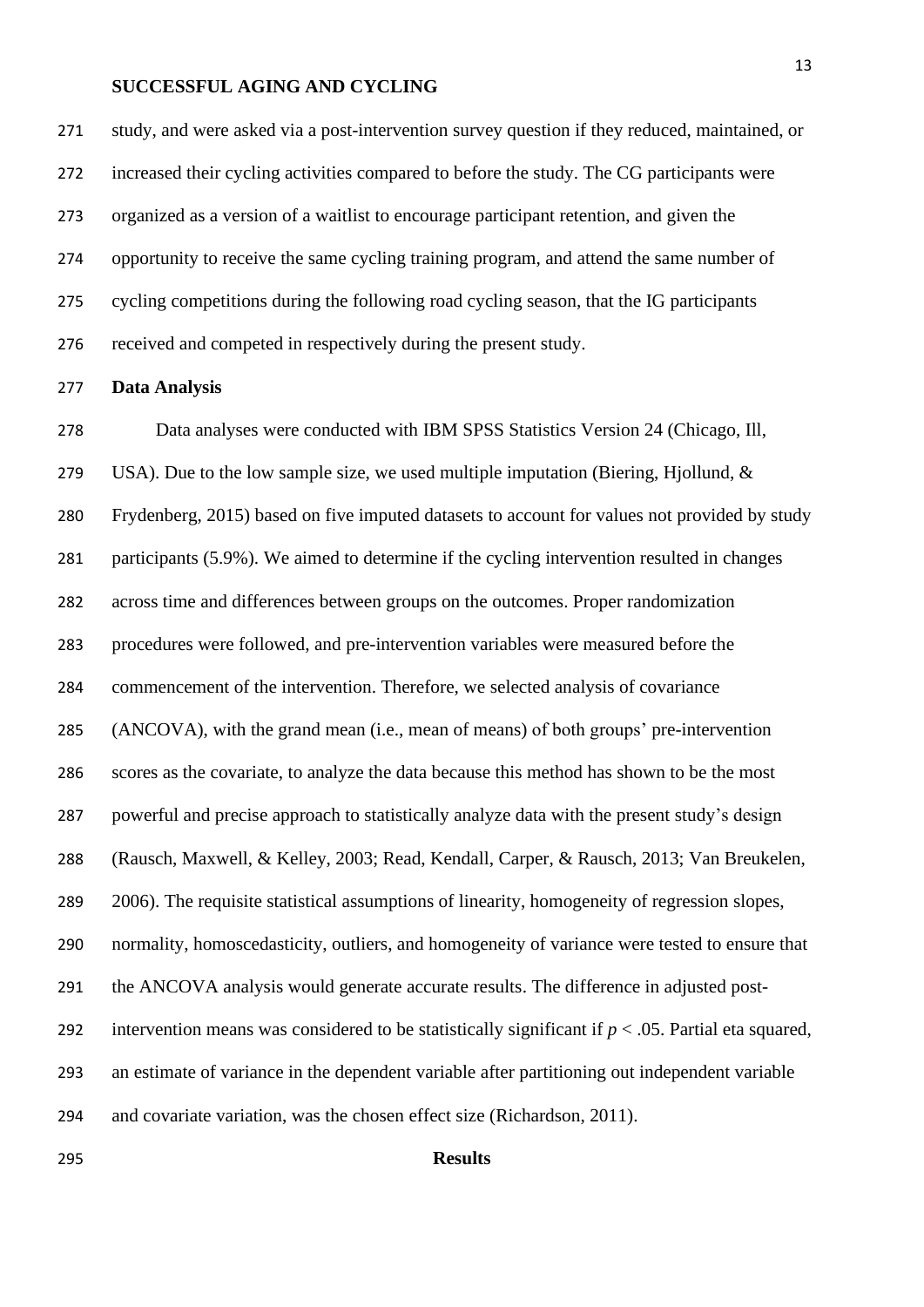Participants were European Australians, aged 40-55 years, and mainly female, tertiary educated, high-income earners. With the exception of cognitive functioning, pre-intervention variables were not significantly different across groups (Table 1). The IG participants adhered closely to the training and competition components of the cycling intervention by completing an average of 33 out of 36 training sessions, and an average of 2.70 out of three races. All CG participants indicated that they maintained their pre-study cycling activity levels throughout the study period.

# <Insert Table 1 here>

 Table 2 shows that the IG's adjusted post-intervention mean score on the role 305 limitations due to physical problems measure of physical functioning ( $p = .04 \eta_p^2 = .16$ ), the social activity measure of social functioning ( $p = .01$ ,  $\eta_p^2 = .27$ ), and VO<sub>2max</sub> ( $p = .01$ ,  $\eta_p^2$   $307 = .25$ ) was significantly higher than the CG. The mental health measure of psychological 308 functioning  $(p = .13)$  and friends measure of social functioning  $(p = .16)$  were not significantly different between groups but the differences were in favor of the IG with 310 medium effect sizes ( $\eta_p^2$  = .10 and .09 respectively). The difference between groups was not statistically significant for the physical functioning measure ( $p = .46$ ,  $\eta_p^2 = .02$ ), role 312 limitation due to emotional problems measure of psychological functioning ( $p = .90$ ,  $\eta_p^2$ ) 313  $\lt$  .001), cognitive functioning ( $p = .62$ ,  $\eta_p^2 = .01$ ), loneliness measure of social functioning ( $p$ 314 = .50,  $\eta_p^2$  = .02), or physical activity ( $p = .46$ ,  $\eta_p^2$  = .02) with small effect sizes. <Insert Table 2 here> **Discussion** Physically active people are more likely to age successfully (Baker et al., 2010; Gopinath et al., 2018; Peel et al., 2005). Furthermore, due to the high levels of physical

activity they undertake while participating in sport, Masters athletes have been hypothesized

to be exemplars of successful aging across the physical, psychological, cognitive, and social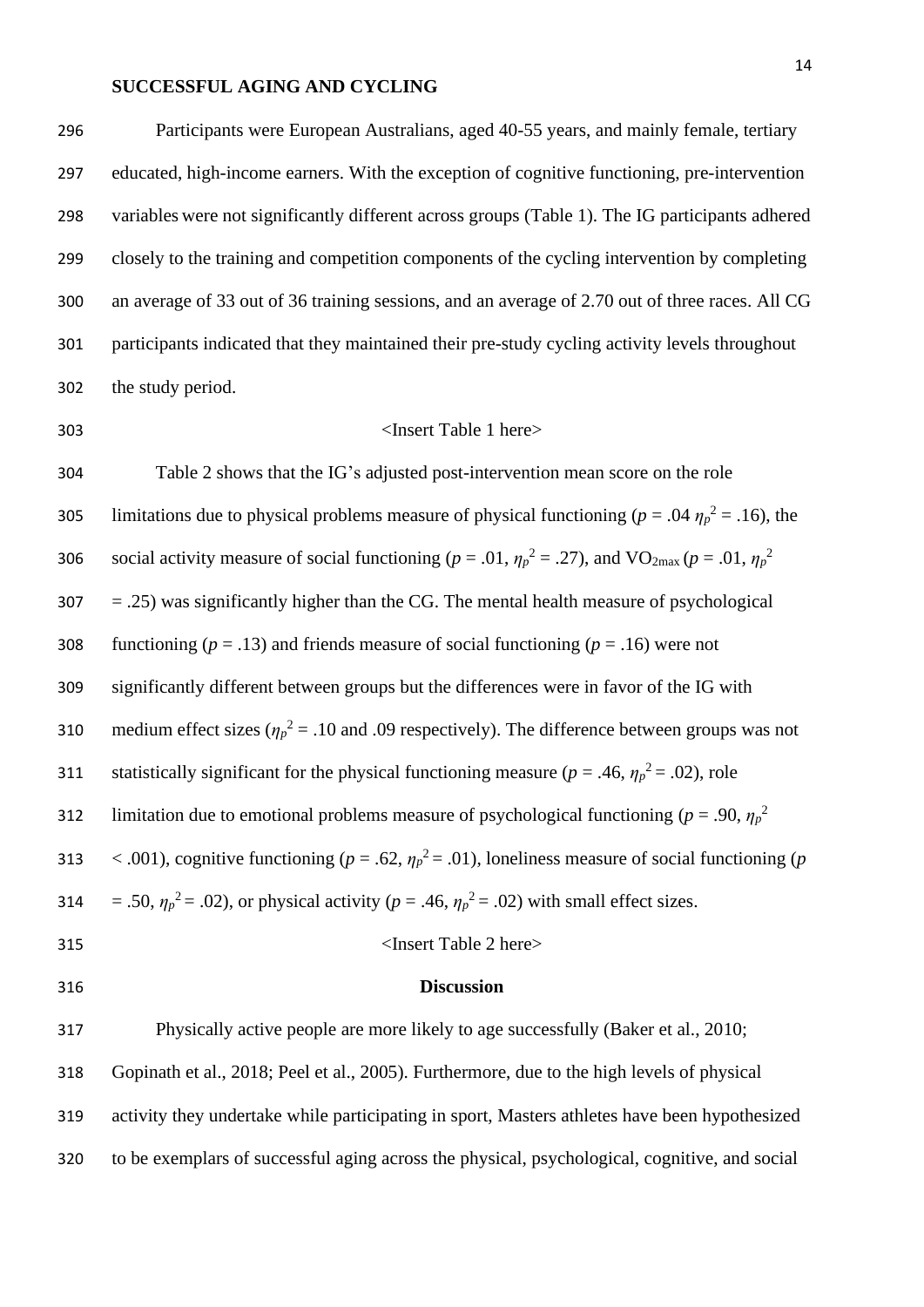functioning domains (Geard et al., 2017). Previous literature suggests that unique characteristics of sports participation may promote successful aging above and beyond that which is derived from physical activity participation alone (Baker et al., 2009; Geard et al., 2018). Therefore, the aim of the present study was to implement a cycling intervention to determine if the training and competition components of sport promoted better functioning across the physical, psychological, cognitive, and social domains of successful aging compared to recreational physical activity. We hypothesized that the IG would have significantly higher functioning than the CG across all domains at the end of the study. As expected, the IG had significantly higher physical functioning on the role limitations due to physical problems measure than the CG at post-intervention. This indicates that the intervention promotes better physical functioning above that which was derived from the physical activity engaged in by the recreational cycling group. An increase in physical activity generally promotes physiological adaptations that can lead to higher physical functioning (Manini & Pahor, 2009). Therefore, we also expected the cycling training and competition that the IG engaged in to translate into a higher level of physical activity, and for this higher level of physical activity to explain their higher physical functioning. The IG's physical activity level was higher than the CG's at the end of the study. However, this difference did not reach statistical significance.

 Small sample size limited the present study's power to detect a significant difference in physical activity between groups. Moreover, we speculate that the cycling training and competition promoted the IG's higher physical functioning via more frequent, higher intensity, or longer duration physical activity. However, we were unable to confirm this because we calculated the physical activity variable by multiplying frequency, intensity, and duration data together. Therefore, we suspect that the small sample size or method of physical activity measurement prevented us from observing that the IG engaged in greater overall,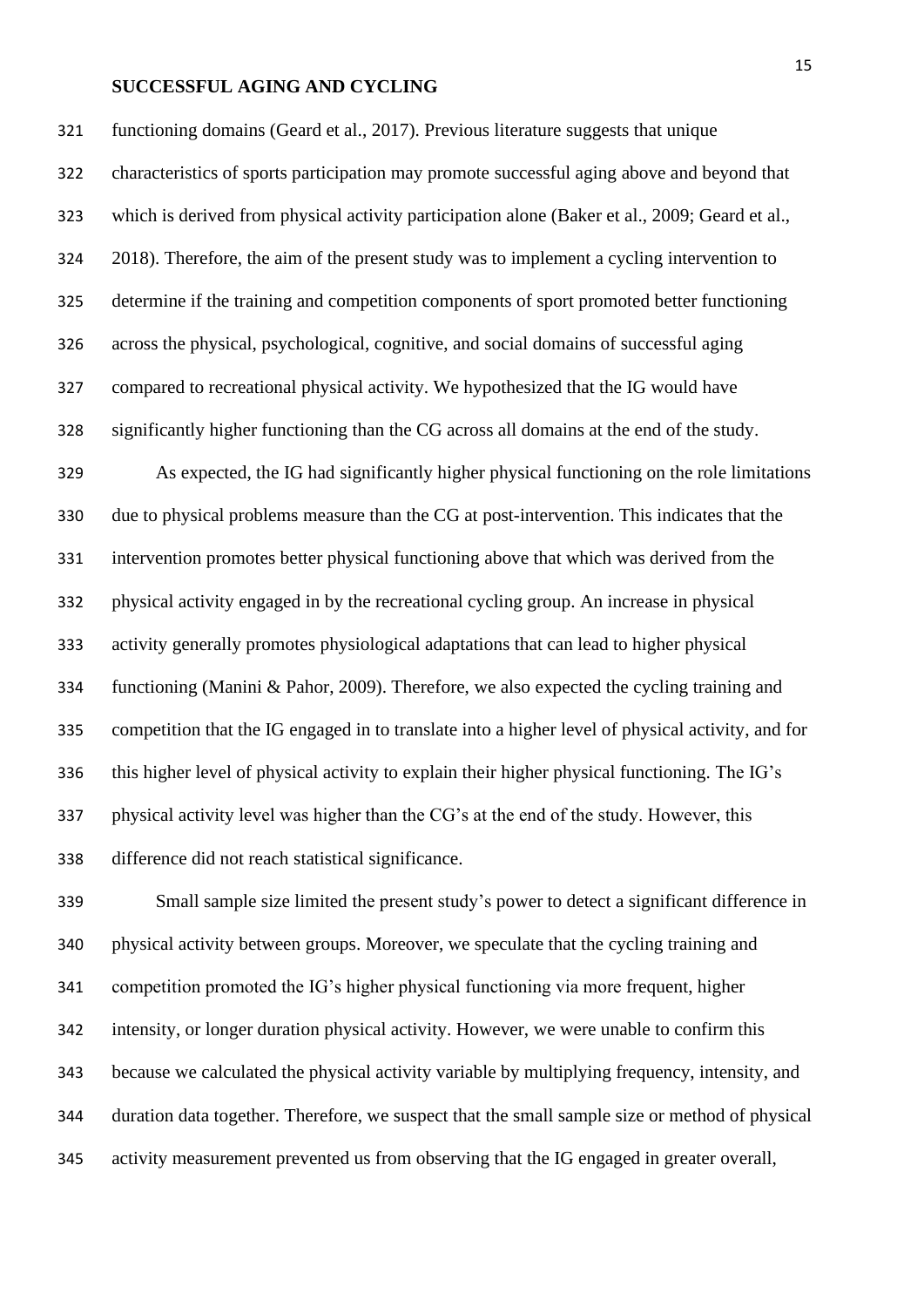more frequent, higher intensity, or longer duration physical activity than the CG, and that this was responsible for the IG's higher physical functioning.

 This proposition is supported by qualitative research findings that indicate that Masters sport participants are motivated to train harder because of their desire to compete at a higher level (Dionigi, Baker, & Horton, 2011; Shephard, Kavanagh, Mertens, Qureshi, & Clark, 1995). Moreover, quantitative research shows that frequent high intensity cycling training promotes better performance among older adults on daily physical tasks (Bellumori, Uygur, & Knight, 2017; Van Roie et al., 2017). Although the present study does not explicitly address the effects of training and competition on physical functional independence, given that physical functioning inherently declines over time from a peak in early adulthood (Shephard, 2009), the present study's data suggest that training and competition may delay the loss of independence that many people eventually experience in later life.

 Contrary to our expectation, the cycling intervention did not promote better physical functioning than recreational cycling on the role limitations due to physical problems measure of physical functioning. However, it is noteworthy to mention that both the intervention and comparison groups were physically active through their cycling activity. Therefore, given that previous research indicates that physical activity participation is associated with successful aging (Baker et al., 2009, Gopinath et al., 2018) we suggest both groups were aging more successfully than less active age-matched people from the general population.

 The available research evidence shows that cycling training interventions of similar frequency, intensity, and duration can improve performance on physical functioning tests of mobility and strength in older lower functioning adults (Van Roie et al., 2017; Varela, Ayán, Cancela, & Martín, 2012). Moreover, all participants in the present study were mid-aged 370 adults with  $VO_{2max}$  scores well above that associated with a loss of independence (Shephard,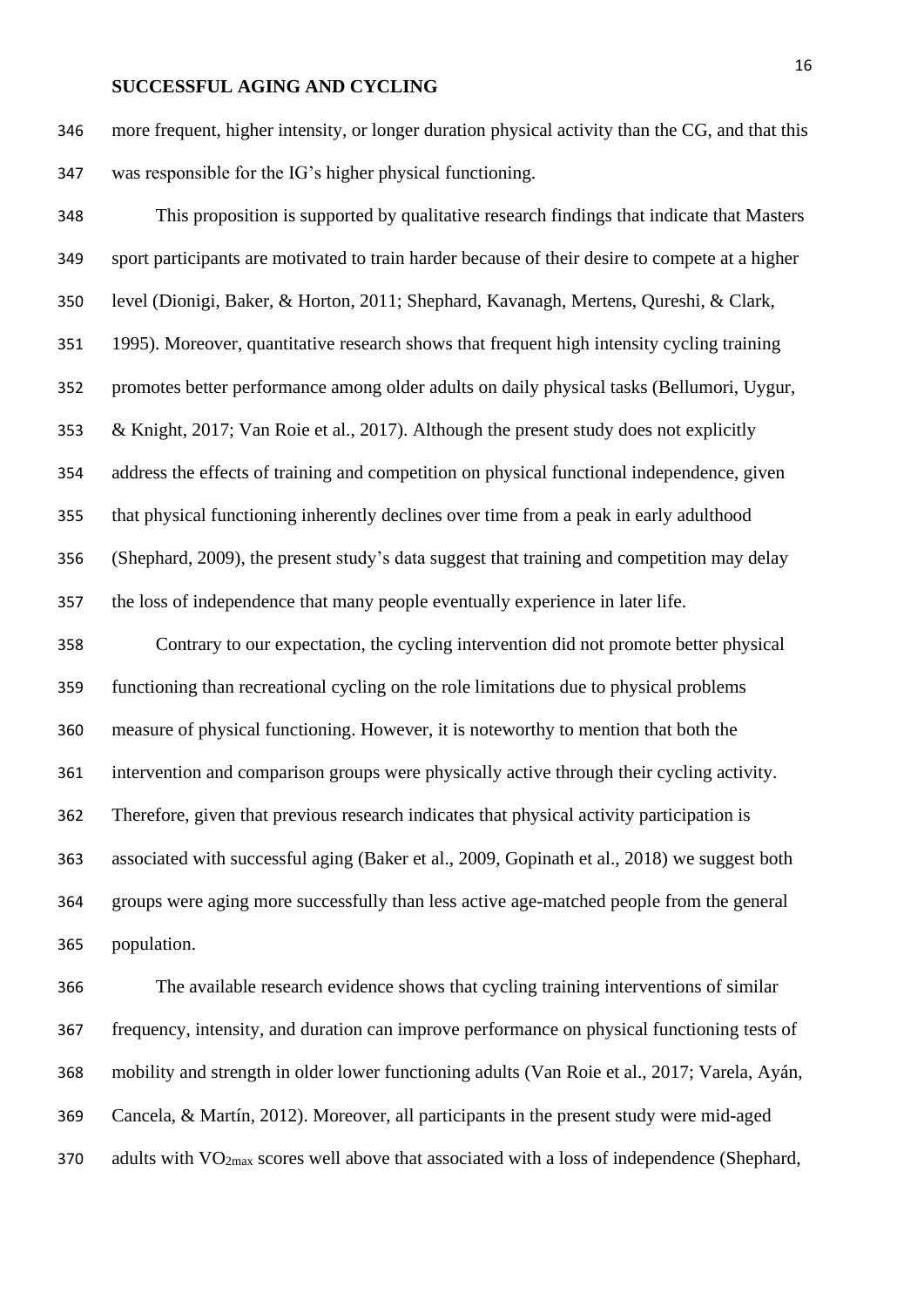2009); the physical functioning measure we utilized asked participants if they were limited in basic and not more advanced activities of daily living, and a high proportion of participants reported maximum pre-intervention (65%) and post-intervention (73%) scores. We suggest that a ceiling effect may have concealed the physical functioning difference between groups. Thus, the use of a more sensitive physical functioning measure may have demonstrated that cycling training and competition can promote better physical functioning than recreational cycling.

 The present study's findings suggest that the 12-week cycling training and competition intervention is no better than recreational cycling with regards to enhancing psychological and cognitive functioning. Research findings on the combined effect of cycling training and competition versus recreational cycling for psychological and cognitive functioning is in short supply. However, previous cycling training interventions of a similar frequency, intensity, time, and type to that used in the present study have shown to promote better psychological functioning in mid-aged adults on measures of affect (Shepherd et al., 2015), worry, and anxiety (Herring, Jacob, Suveg, Dishman, & O'Connor, 2012). Moreover, stationary cycling training interventions have shown to improve global cognition, attention, memory, visual scanning, processing speed (Varela, Cancela, Seijo-Martinez, & Ayán, 2018), and reduce cognitive decline on orientation, registration, attention/calculation, recall, and language tests in older and lower functioning adults (Varela et al., 2012).

 Although the present study's findings indicate that cycling training and competition does not promote better psychocognitive functioning than recreational cycling, both study groups were engaged in physical activity which is likely to promote higher scores on the present study's outcomes of interest relative to regular inactive populations. Moreover, we measured psychological and cognitive functioning with self-reports rather than clinician-administered or computer-based performance measures. Finally, evidence of cognitive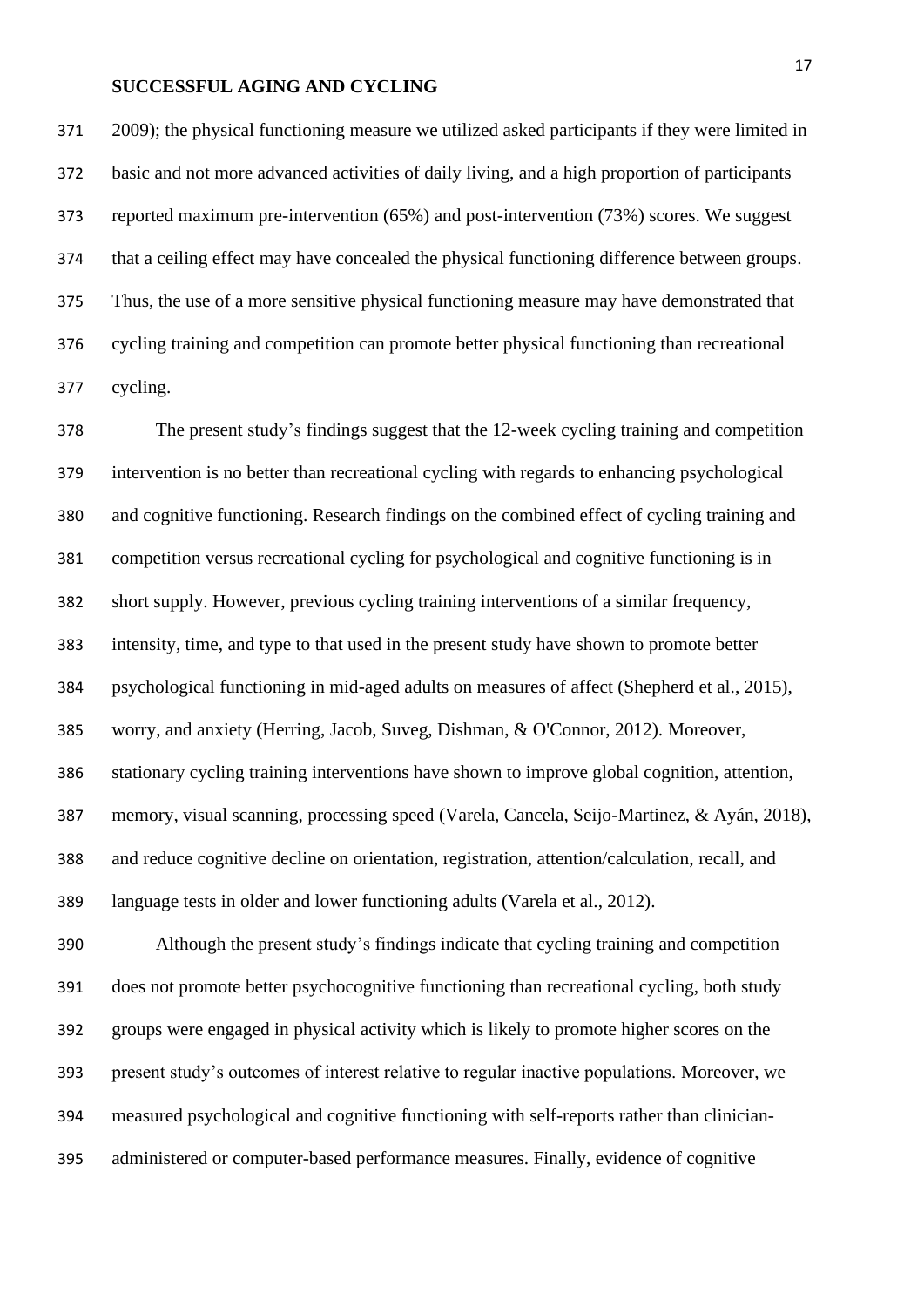396 decline is not typical at the age that the participants in the present study were (Leach  $\&$  Ruckert, 2016). Therefore, the measures used and the relatively young age of the study participants may have prevented the IG from demonstrating better psychocognitive functioning than the CG, and although the present study's intervention did not promote better psychocognitive functioning than recreational cycling, it is likely both groups were aging more successfully than less active populations.

 The IG reported being significantly more socially active and having more social connections (non-significant, medium effect size) than the CG after the study. The IG performed their prescribed training sessions as a group. Moreover, although we did not collect this data, many IG participants indicated that they attended competitions together. To our knowledge, previous research has not compared the benefits of cycling training and competition versus recreational cycling for social outcomes. However, Masters cycling participants have reported that they primarily participate because of the social nature of their sport (Baker et al., 2010; Dionigi et al., 2011), and that their participation promotes familial as well as peer support (Appleby & Dieffenbach, 2016). Moreover, beyond the cycling- specific literature, qualitative research findings indicate that participants from a range of sports derive a sense of community as a result of their involvement (Lyons & Dionigi, 2007). Therefore, given the link between physical activity and successful aging, it is likely that the social environment in which the intervention activities were set promoted greater social activity and interaction than non-active people from the broader population as well as the CG. Our findings suggest that cycling training and competition does not impact loneliness any more than recreational cycling. The effect of cycling on loneliness has not previously been examined. However, the type of social activity and support that previous research findings (Gayman, Fraser-Thomas, Dionigi, Horton, & Baker, 2016) and the present study's results suggest are available to adult sport participants have shown to reduce loneliness across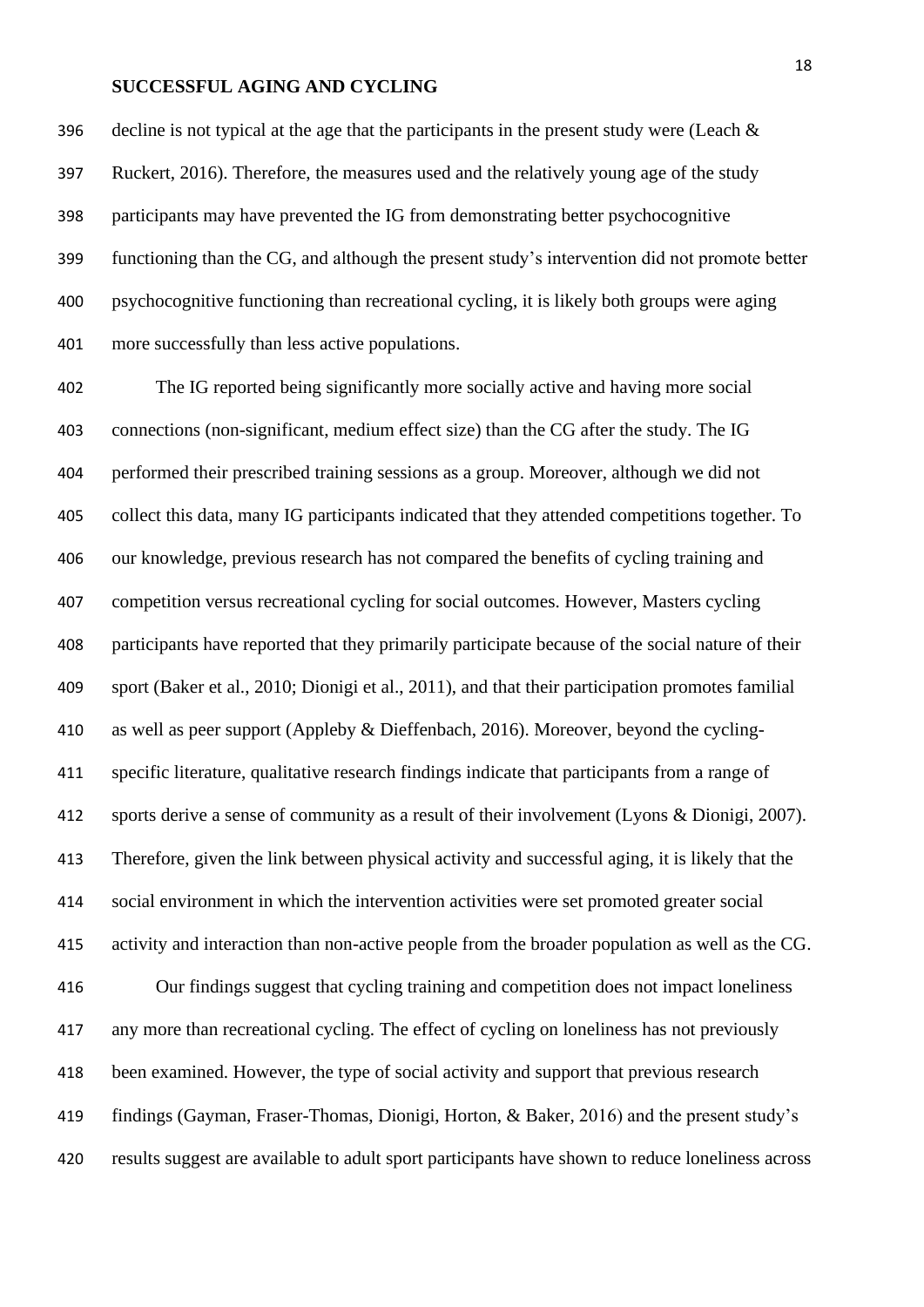a number of intervention studies (Masi, Chen, Hawkley, & Cacioppo, 2011). Participants in the intervention studies that Masi et al. (2011) reviewed were not cyclists, at times lonely at baseline, and older than those from the present study. Therefore, generalizing these earlier findings to our data should be done cautiously. The IG from the present study reported being lonelier lonely prior to the study than the CG and less lonely after the study had concluded. Moreover, the power to detect a significant difference between the present study's groups was suboptimal due to the small sample size. Although the finding was not statistically significant, we speculate that the lower loneliness that was reported after the study by the IG is a practically important finding that should be investigated through further research.

### **Study Strengths**

 With the exception of recent non-experimental investigations (Berlin, Kruger, & Klenosky, 2018; Geard et al., 2018), research on the relationship between aspects of sport training and competition and successful aging in mid-aged and older adults has to date consisted of reviews that discuss sport in general and characterize successful aging from a physical or physiological perspective (Hawkins et al., 2003; Tanaka & Seals, 2008). However, cycling is one example of a high number of different sports, and successful aging as it is currently conceptualized within the broader literature is a multidimensional phenomenon. Therefore, the major strength of the present study is that it is the first to focus on mid-aged and older adults participating in a specific sport using a multidimensional conceptualization of successful aging. A second strength is that the present study's randomized controlled trial design allows us to draw firm conclusions regarding causality. Third, successful aging is a complex term that has proven difficult to define. However, the present study provides an operational definition that future researchers can build upon. To the best of the authors' knowledge, the present study is the first to compare the effect of specific aspects of sports (i.e., enhanced training and competition) and physical activity on measures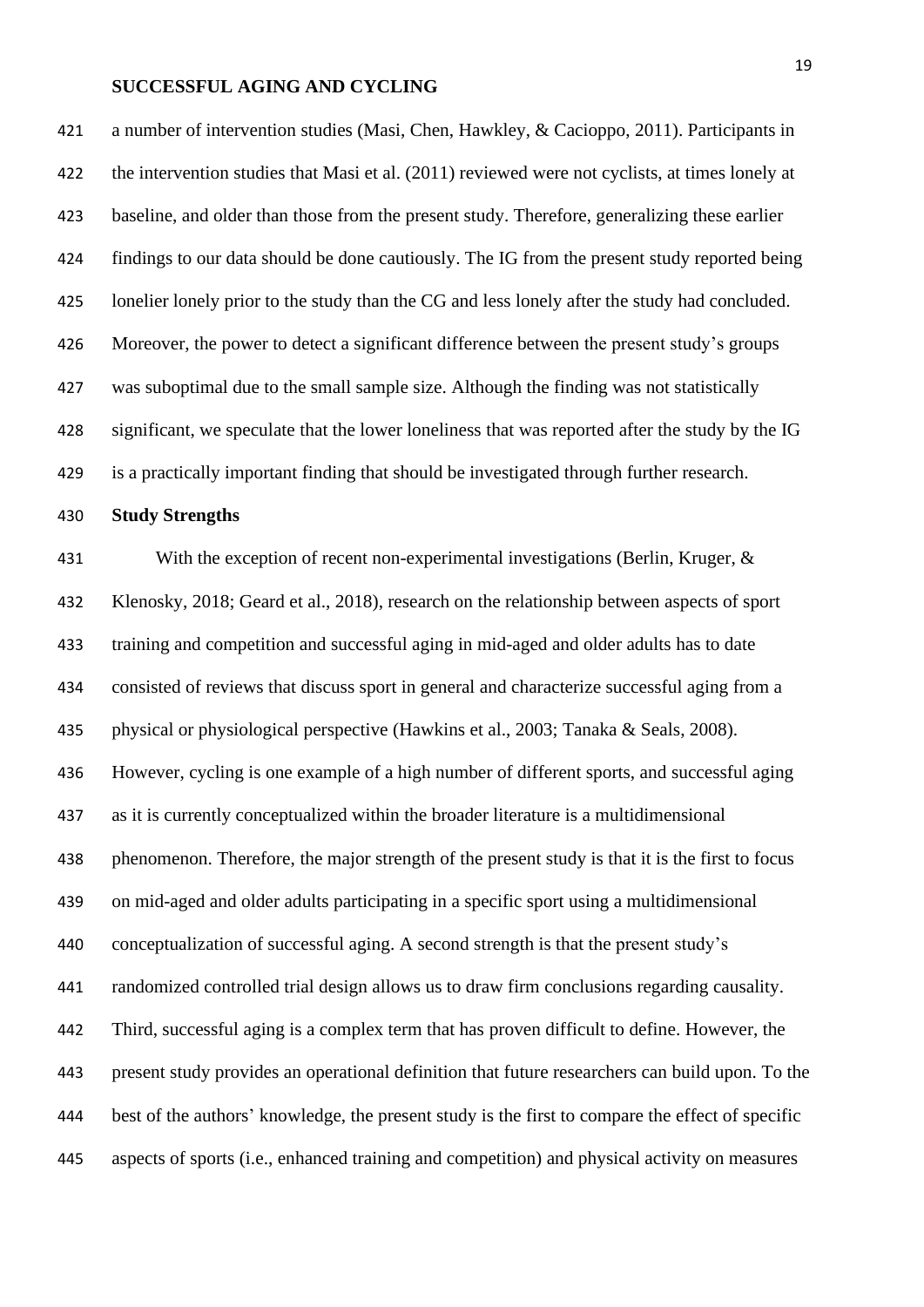of successful aging. Therefore, a fourth strength of the study is that we report novel findings on how sport training and competition promote positive aging outcomes that are above and beyond those conferred by recreational physical activity, which we know is positively associated with successful aging. Finally, the present study encourages multidisciplinary research by discussing the gerontological concept of successful aging within a sports science context.

## **Study Limitations and Future Research Directions**

 A number of study limitations should be considered by those undertaking successful aging research in the context of sports participation. First, the regional location of the study and only posting study informational flyers to recreational cycling organization websites may have limited the number of people who expressed interest in participating in the study. Thus, 457 the small sample size may have prevented us from reaching optimal power and effect size. Future researchers should recruit as many participants as possible to ensure findings are valid and reliable, and assign a proportion of them to an active control or comparison group that is exposed to some other health-enhancing intervention not empirically related to the outcome(s) of interest. Second, the sociodemographic data indicated that study participants were from a homogeneous population. Therefore, the present study's findings need to be tested on more heterogeneous study samples. Third, personal and lifestyle factors such as diet, intelligence, and the presence of mental health conditions may influence functioning across the domains of the present study's successful aging model. Thus, future researchers should control variables such as these in future investigations. Fourth, sports participation is a physically, cognitively, and socially engaging activity (Lee & Payne, 2015). While we estimated physical activity level in the present study, we did not evaluate cognitive or social activity. Given that cognitive and social activity influences at least the cognitive and social functioning domains, researchers who conduct successful aging-sport investigations in the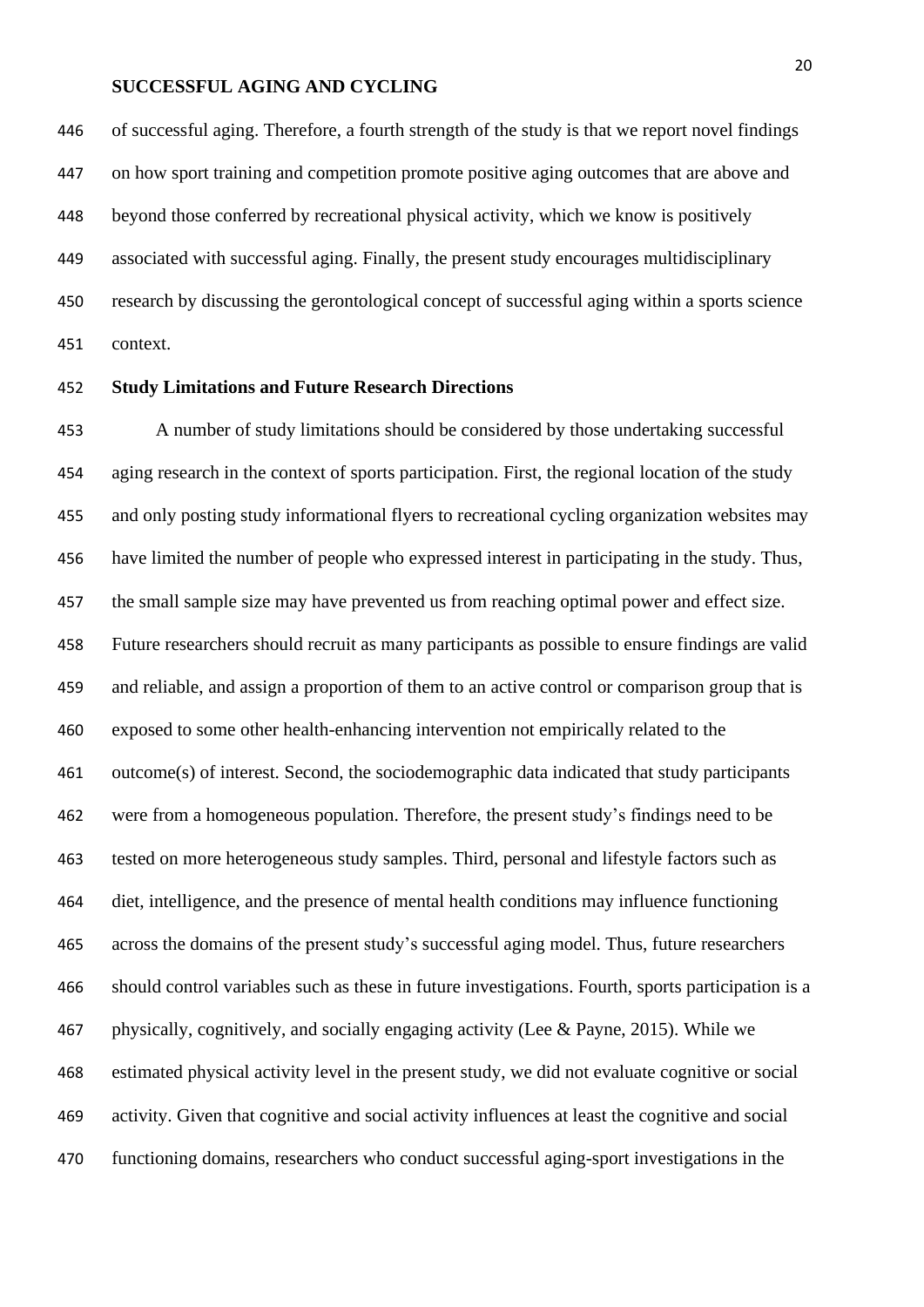future should attempt to quantify and assess the influence of these other aspects of sport. Fifth, we investigated the effects of the training and competition aspects of sport on measures of successful aging. However, sport is different to recreational physical activity in a number of other ways that may influence the outcomes that were of interest to the present study. For example, the adherence to sport-specific rules and the application of sport-specific skills may promote cognitive adaptation (Lobjois, Benguigui, & Bertsch, 2006), and participation in team sports may promote psychosocial changes (Sheehy & Hodge, 2015). Therefore, future researchers should continue looking at the benefits that sport can provide that are above and beyond those related to physical activity. Finally, we used self-report measures to evaluate objectively measurable physical activity, and physical, cognitive, and social (i.e., the social activity and friends aspects) functioning. Further, we calculated composite scores to determine if groups differed across outcome variables. However, self-report measures do not always agree with objective assessments, and the composite scores we calculated made it impossible to determine differences in sub-domain functions such as concentration versus memory within the cognitive domain, and anxiety versus depressive symptoms within the psychological domain. Therefore, future researchers should minimize the use of self-reports and composite scores if practical.

### **Conclusion**

 Research findings regularly show that people who perform more physical activity are more likely to age successfully (Baker et al., 2009; Gopinath et al., 2018). However, prior to the present study, research on the benefits that certain aspects of sports participation can promote above physical activity alone had not been undertaken. To determine if the training and competition aspects of sport participation provide additional benefits for successful aging above and beyond those conferred by physical activity we conducted a cycling intervention. Results indicate that 12-weeks of cycling training and competition promotes better physical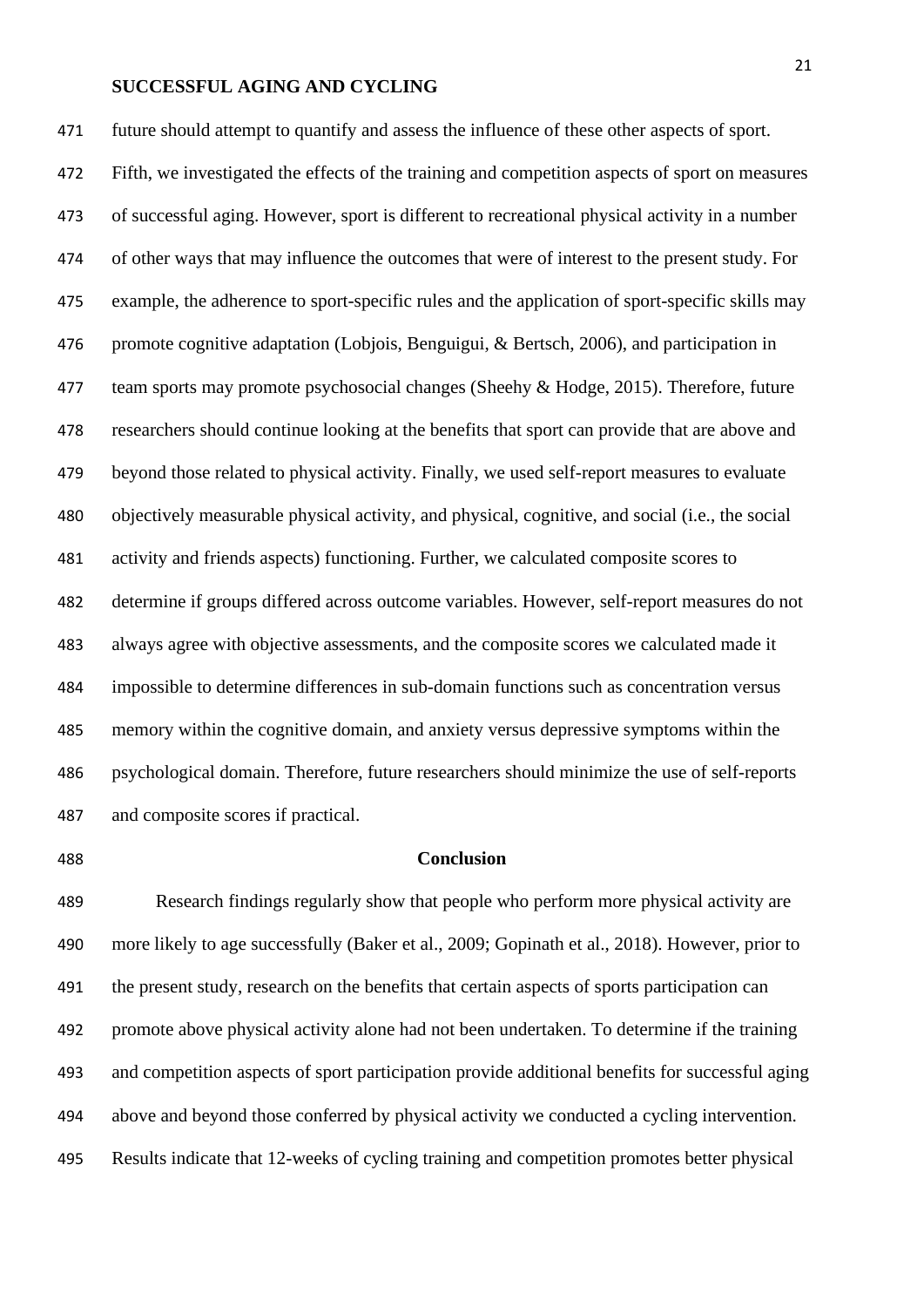and social functioning than recreational cycling in mid-aged adults. The present study provides a research design that other researchers can model and build upon, study strengths to embrace, and study limitations to avoid. If researchers utilize the knowledge gained from this initial study, a clearer picture of the differential benefits of physical activity and sports participation for successful aging may emerge. **What Does This Article Add?** Sport represents a large variety of activities that differ with respect to the physical, cognitive, and social activity that is involved. Moreover, successful aging has been historically difficult to define. Clearly, sport and successful aging are complex terms. Therefore, this article adds to the body of knowledge on this topic an example of how the complex relationship between sport and successful aging might be studied, novel research findings that suggest certain aspects of sport offer successful aging benefits above and beyond those that physical activity offers, and future research directions than can be followed to investigate the relationship between other aspects of sport and successful aging.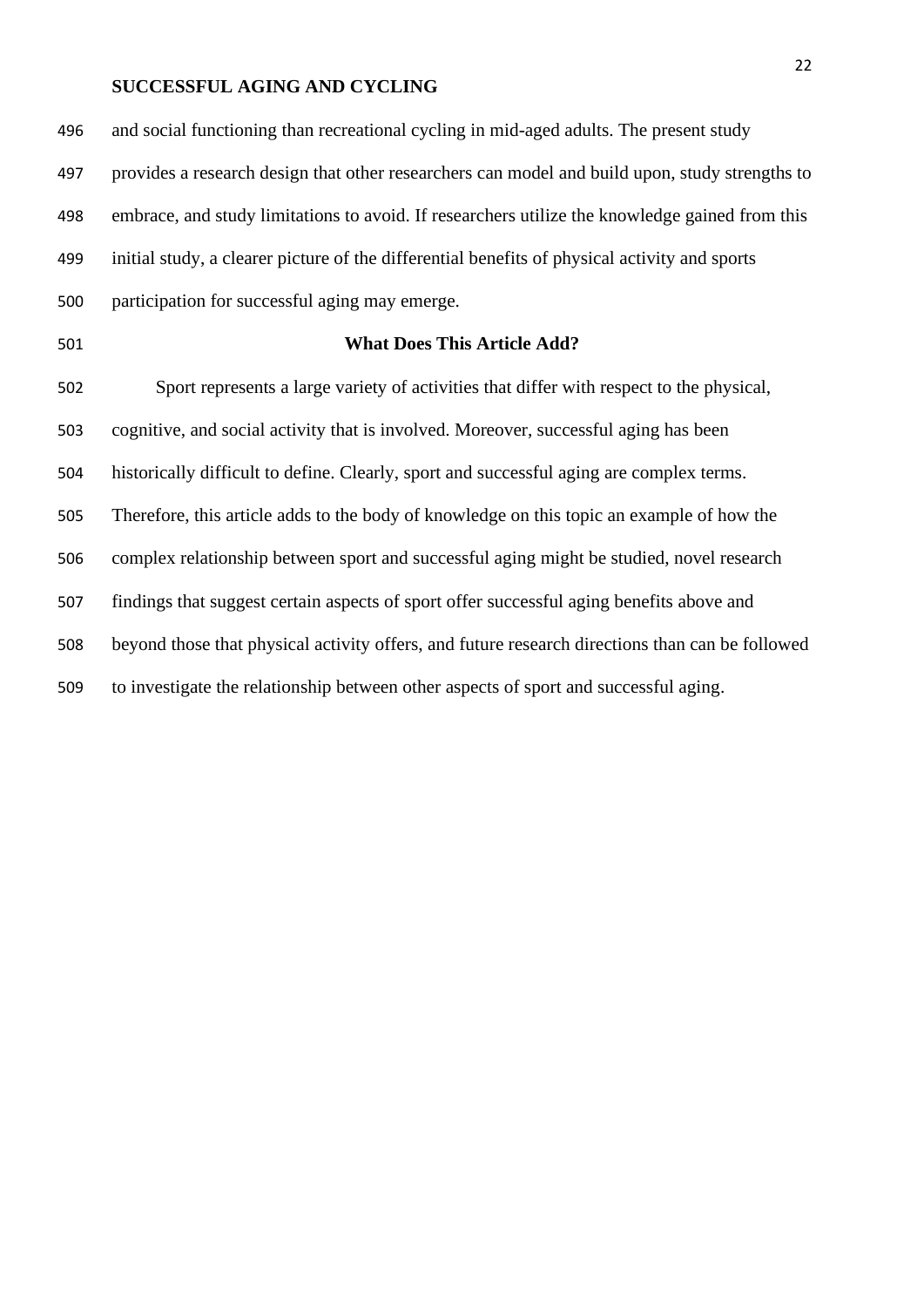| 510 | <b>References</b>                                                                            |
|-----|----------------------------------------------------------------------------------------------|
| 511 | Adult Pre-Exercise Screening System. (2012, March). Retrieved from                           |
| 512 | https://www.essa.org.au/                                                                     |
| 513 | Appleby, K., & Dieffenbach, K. (2016). "Older and faster": Exploring elite masters cyclists' |
| 514 | involvement in competitive sport. The Sport Psychologist, $30(1)$ , 13-23.                   |
| 515 | doi:10.1123/tsp.2014-0110                                                                    |
| 516 | Baker, J., Fraser-Thomas, J., Dionigi, R. A., & Horton, S. (2010). Sport participation and   |
| 517 | positive development in older persons. European Review of Aging and Physical                 |
| 518 | Activity, 7(1), 3-12. doi:10.1007/s11556-009-0054-9                                          |
| 519 | Baker, J., Meisner, B. A., Logan, A. J., Kungl, A. M., & Weir, P. (2009). Physical activity  |
| 520 | and successful aging in Canadian older adults. Journal of Aging and Physical Activity,       |
| 521 | 17(2), 223-235. doi:10.1123/japa.17.2.223                                                    |
| 522 | Baltes, M., & Carstensen, L. (1996). The Process of Successful Ageing. Ageing and Society,   |
| 523 | 16(4), 397-422. doi:10.1017/S0144686X00003603                                                |
| 524 | Bellumori, M., Uygur, M., & Knight, C. A. (2017). High-speed cycling intervention improves   |
| 525 | rate-dependent mobility in older adults. Medicine & Science in Sports & Exercise,            |
| 526 | 49(1), 106-114. doi:10.1249/MSS.0000000000001069                                             |
| 527 | Berlin, K., Kruger, T., & Klenosky, D. B. (2018). A mixed-methods investigation of           |
| 528 | successful aging among older women engaged in sports-based versus exercise-based             |
| 529 | leisure time physical activities. Journal of Women & Aging, $30(1)$ , 27-37.                 |
| 530 | doi:10.1080/08952841.2016.1259439                                                            |
| 531 | Biering, K., Hjollund, N. H., & Frydenberg, M. (2015). Using multiple imputation to deal     |
| 532 | with missing data and attrition in longitudinal studies with repeated measures of            |
| 533 | patient-reported outcomes. Clinical Epidemiology, 7, 91-106.                                 |
| 534 | doi:10.2147/CLEP.S72247                                                                      |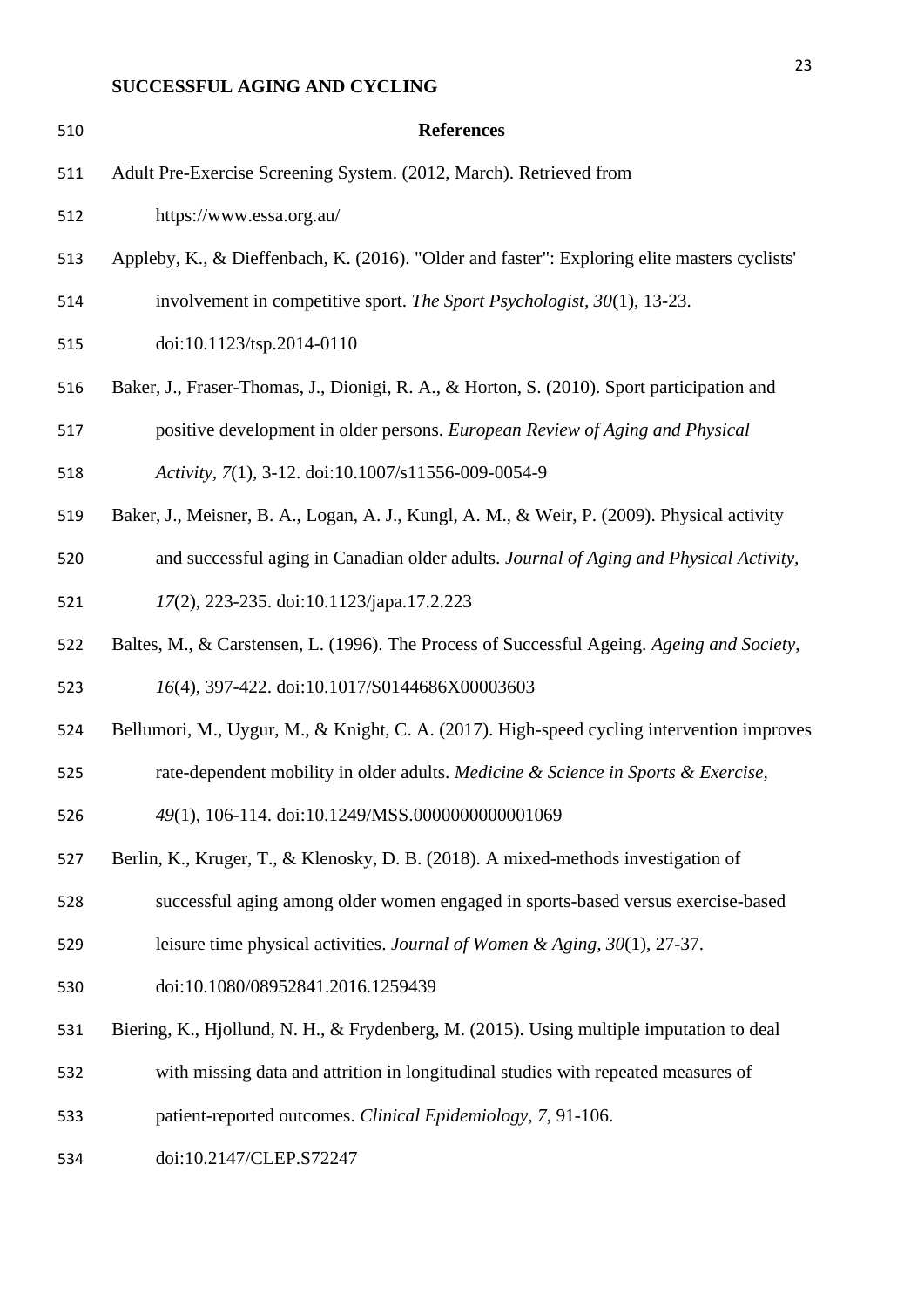- Bloom, D. E., Canning, D., & Lubet, A. (2015). Global population aging: Facts, challenges, solutions & perspectives. *Daedalus, 144*(2), 80-92. doi:10.1162/DAED\_a\_00332
- Bowling, A. (2007). Aspirations for older age in the 21st century: What is successful aging?
- *The International Journal of Aging and Human Development, 64*(3), 263-297.
- doi:10.2190/L0K1-87W4-9R01-7127
- Bowling, A., & Dieppe, P. (2005). What is successful ageing and who should define it? *BMJ:*
- *British Medical Journal, 331*(7531), 1548-1551. doi:10.1136/bmj.331.7531.1548
- Caspersen, C. J., Powell, K. E., & Christenson, G. M. (1985). Physical activity, exercise, and
- physical fitness: definitions and distinctions for health-related research. *Public Health Reports, 100*(2), 126-131.
- Cosco, T. D., Prina, A. M., Perales, J., Stephan, B. C., & Brayne, C. (2014). Operational
- definitions of successful aging: A systematic review. *International Psychogeriatrics,*

*26*(3), 373-381. doi:10.1017/S1041610213002287

- Craig, C. L., Marshall, A. L., Sjostrom, M., Bauman, A. E., Booth, M. L., Ainsworth, B.
- E. . . . Oja, P. (2003). International physical activity questionnaire: 12-country
- reliability and validity. *Medicine & Science in Sports & Exercise, 35*(8), 1381-1395.
- doi:10.1249/01.MSS.0000078924.61453.FB
- Depp, C. A., & Jeste, D. V. (2006). Definitions and predictors of successful aging: A
- comprehensive review of larger quantitative studies. *The American Journal of Geriatric*

*Psychiatry, 14*(1), 6-20. doi:10.1097/01.JGP.0000192501.03069.bc

- Dionigi, R. A. (2016). The Competitive Older Athlete: A Review of Psychosocial and
- Sociological Issues. *Topics in Geriatric Rehabilitation, 32*(1), 55-62.
- doi:10.1097/TGR.0000000000000091
- Dionigi, R., Baker, J., & Horton, S. (2011). Older Athletes' Perceived Benefits of
- Competition. *The International Journal of Sport and Society, 2*(2), 17-28. Retrieved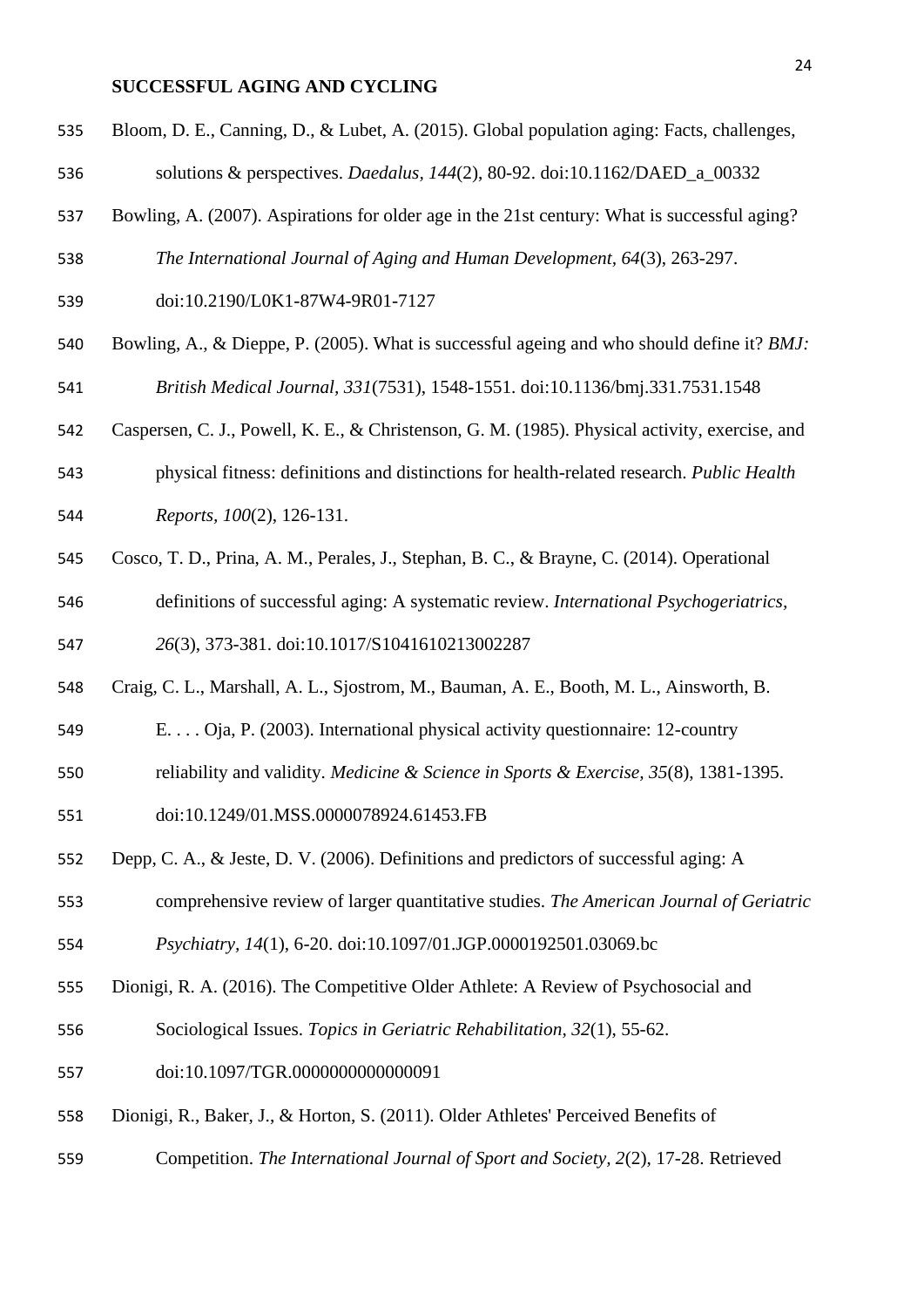- from http://ijrar.cgpublisher.com/
- Eime, R. M., Young, J. A., Harvey, J. T., Charity, M. J., & Payne, W. R. (2013). A
- systematic review of the psychological and social benefits of participation in sport for
- adults: informing development of a conceptual model of health through
- sport. *International Journal of Behavioral Nutrition and Physical Activity*, *10*(1), 135.
- doi: 10.1186/1479-5868-10-135
- Gayman, A. M., Fraser-Thomas, J., Dionigi, R. A., Horton, S., & Baker, J. (2016). Is sport
- good for older adults? A systematic review of psychosocial outcomes of older adults'
- sport participation. *International Review of Sport and Exercise Psychology, 10*(1), 164-
- 185. doi:10.1080/1750984X.2016.1199046
- Geard, D., Reaburn, P. R. J., Rebar, A. L., & Dionigi, R. A. (2017). Masters athletes:
- Exemplars of successful aging? *Journal of Aging and Physical Activity, 25*(3), 490-500. doi:10.1123/japa.2016-0050
- Geard, D., Rebar, A. L., Reaburn, P., & Dionigi, R. (2018). Testing a model of successful
- aging in a cohort of masters swimmers. *Journal of Aging and Physical Activity 26*(2),
- 183-193. doi:10.1123/japa.2016-0357
- Gopinath, B., Kifley, A., Flood, V. M., & Mitchell, P. (2018). Physical activity as a
- determinant of successful aging over ten years. *Scientific Reports, 8*(1), 10522.
- doi:10.1038/s41598-018-28526-3
- Hawkins, S. A., Wiswell, R. A., & Marcell, T. J. (2003). Exercise and the master athlete-a
- model of successful aging? *Journals of Gerontology. Series A: Biological Sciences and*
- *Medical Sciences, 58*(11), 1009-1011. doi:10.1093/gerona/58.11.M1009
- Hayflick, L. (1998). How and why we age. *Experimental Gerontology, 33*(7), 639-653.
- doi:10.1016/S0531-5565(98)00023-0
- Hays, R. D., Sherbourne, C. D., & Mazel, R. M. (1995). *User's manual for the Medical*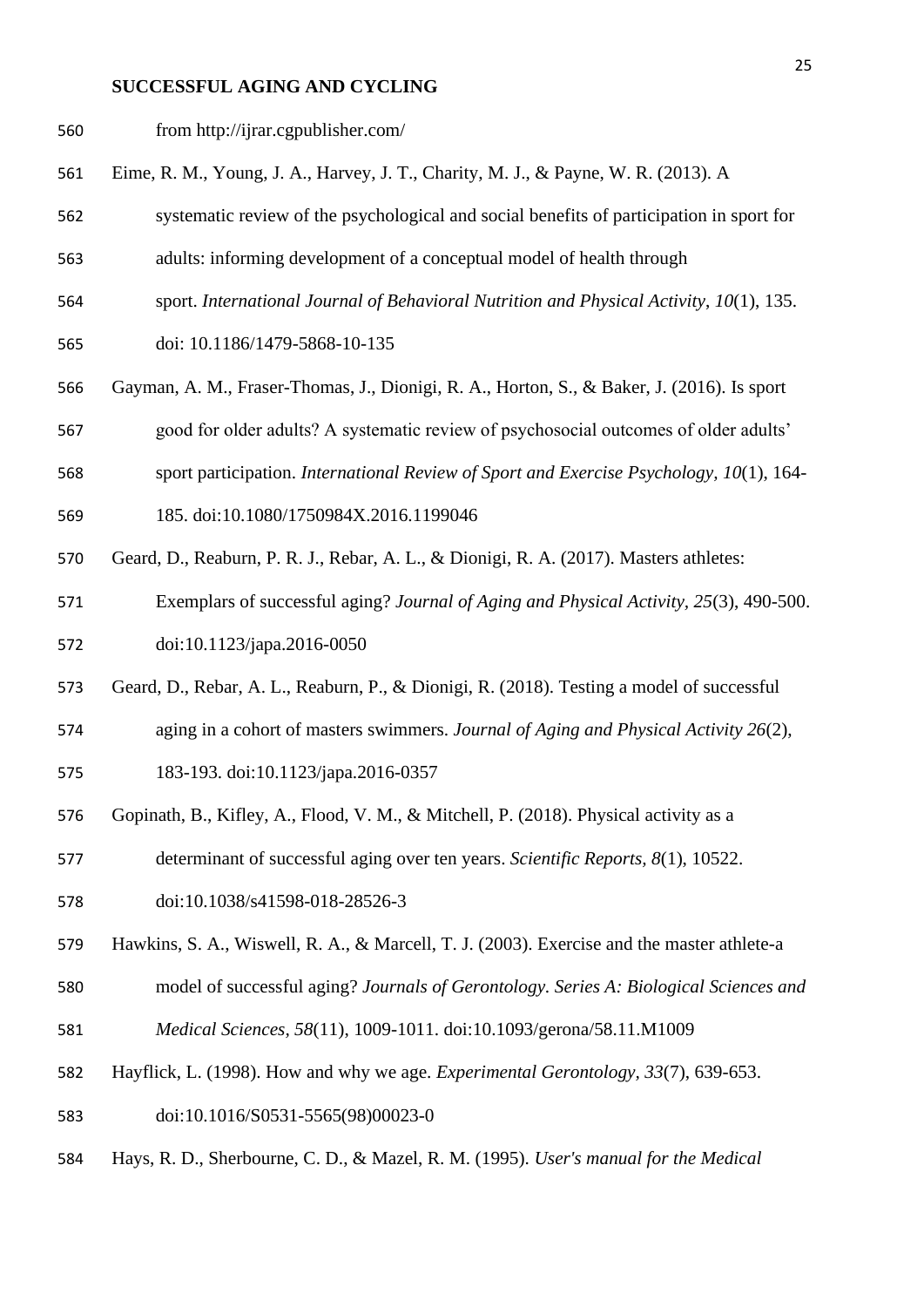- *Outcomes Study (MOS) core measures of health-related quality of life*. RAND
- Corporation, Santa Monica, CA. Retrieved from https://www.rand.org/
- Havighurst, R. J. (1961). Successful Aging. *The Gerontologist, 1*(1), 8-13.
- doi:10.1093/geront/1.1.8
- Herring, M. P., Jacob, M. L., Suveg, C., Dishman, R. K., & O'Connor, P. J. (2012).
- Feasibility of exercise training for the short-term treatment of generalized anxiety
- disorder: A randomized controlled trial. *Psychotherapy and Psychosomatics, 81*(1), 21-
- 28. doi:10.1159/000327898
- Hughes, M. E., Waite, L. J., Hawkley, L. C., & Cacioppo, J. T. (2004). A short scale for
- measuring loneliness in large surveys: Results from two population-based studies.

*Research on Aging, 26*(6), 655-672. doi:10.1177/0164027504268574

- Iqbal, S. U., Rogers, W., Selim, A., Qian, S., Lee, A., Ren, X., . . . Kazis, L. (2007). The
- Veterans RAND 12 item Health Survey (VR-12): What it is and how it is used.
- Retrieved from
- 599 https://www.bu.edu/sph/files/2015/01/veterans\_rand\_12\_item\_health\_survey\_vr-12\_2007.pdf
- Kok, A. A. L., Aartsen, M. J., Deeg, D. J. H., & Huisman, M. (2017). Capturing the diversity of successful aging: An operational definition based on 16-year trajectories of
- 

functioning. *The Gerontologist, 57*(2), 240-251. doi:10.1093/geront/gnv127

- Leach, S. J., & Ruckert, E. A. (2016). Neurologic changes with aging, physical activity, and
- sport participation. *Topics in Geriatric Rehabilitation, 32*(1), 24-33.
- doi:10.1097/tgr.0000000000000088
- Lee, C., & Payne, L. L. (2015). Exploring the relationship between different types of serious
- leisure and successful aging. *Activities, Adaptation & Aging, 39*(1), 1-18.
- doi:10.1080/01924788.2015.994415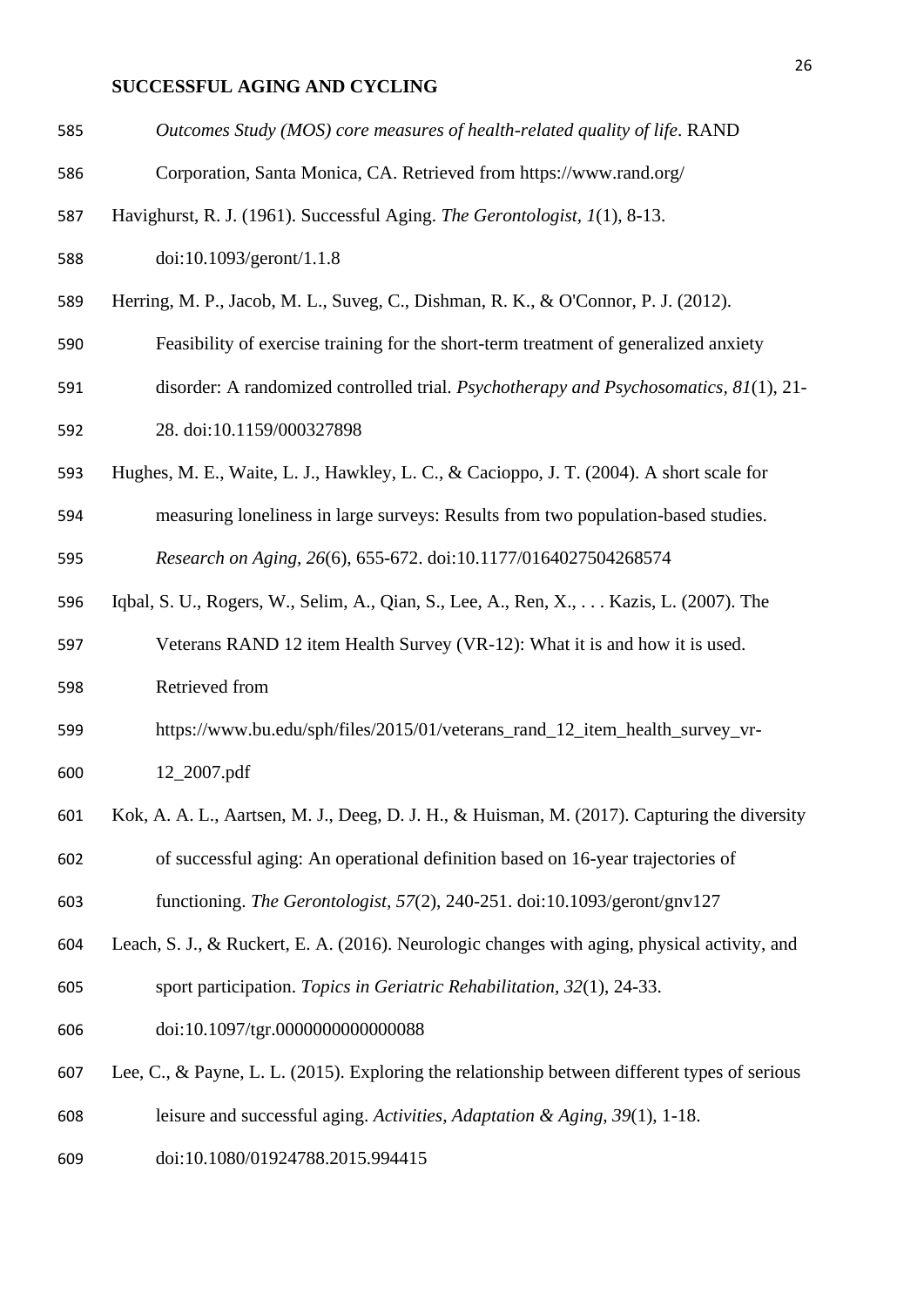- Lobjois, R., Benguigui, N., & Bertsch, J. (2006). The effect of aging and tennis playing on
- coincidence-timing accuracy. *Journal of Aging and Physical Activity, 14*(1), 74–97.
- Retrieved from http://journals.humankinetics.com/journal/japa
- Lyons, K., & Dionigi, R. (2007). Transcending Emotional Community: A Qualitative
- Examination of Older Adults and Masters' Sports Participation. *Leisure Sciences, 29*(4),
- 375-389. doi:10.1080/01490400701394881
- Manini, T. M., & Pahor, M. (2009). Physical activity and maintaining physical function in
- older adults. *British Journal of Sports Medicine, 43*(1), 28-31.
- doi:10.1136/bjsm.2008.053736
- Martinson, M., & Berridge, C. (2015). Successful aging and its discontents: a systematic
- review of the social gerontology literature. *Gerontologist, 55*(1), 58-69.
- doi:10.1093/geront/gnu037
- Masi, C. M., Chen, H. Y., Hawkley, L. C., & Cacioppo, J. T. (2011). A meta-analysis of
- interventions to reduce loneliness. *Personality and Social Psychology Review, 15*(3),
- 219-266. doi:10.1177/1088868310377394
- Peel, N. M., McClure, R. J., & Bartlett, H. P. (2005). Behavioral determinants of healthy
- aging. *American Journal of Preventive Medicine, 28*(3), 298-304.
- doi:10.1016/j.amepre.2004.12.002
- Pruchno, R. (2015). Successful Aging: Contentious Past, Productive Future. *The*
- *Gerontologist, 55*(1), 1-4. doi:10.1093/geront/gnv002
- Pruchno, R. (2018). We know more about Successful Aging than we're telling. *The*
- *Gerontologist, 58*(6), 1195-1196. doi: 10.1093/geront/gny111
- Ransdell, L. B., Vener, J., & Huberty, J. (2009). Masters athletes: An analysis of running,
- swimming and cycling performance by age and gender. *Journal of Exercise Science &*
- *Fitness, 7*(2), S61-S73. doi:10.1016/s1728-869x(09)60024-1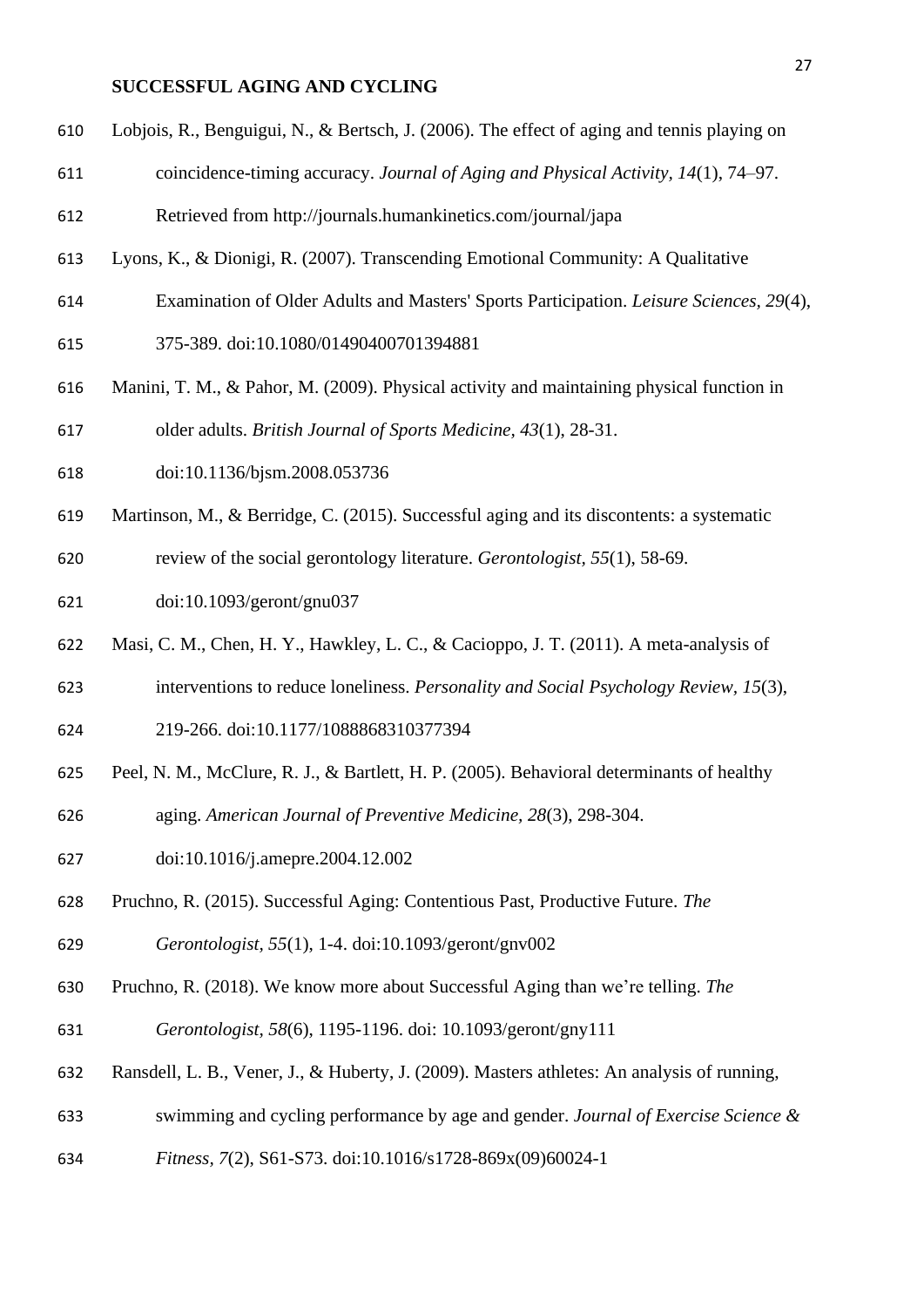- Rausch, J. R., Maxwell, S. E., & Kelley, K. (2003). Analytic Methods for Questions
- Pertaining to a Randomized Pretest, Posttest, Follow-Up Design. *Journal of Clinical*
- *Child and Adolescent Psychology, 32*(3), 467-486.
- doi:10.1207/S15374424JCCP3203\_15
- Reaburn, P., & Dascombe, B. (2008). Endurance performance in masters athletes. *European Review of Aging and Physical Activity, 5*(1), 31-42. doi:10.1007/s11556-008-0029-2
- Read, K. L., Kendall, P. C., Carper, M. M., & Rausch, J. R. (2013). Statistical methods for
- use in the analysis of randomized clinical trials utilizing a pretreatment, posttreatment,
- follow-up (PPF) paradigm. In J. Comer & P. C. Kendall (Eds.), *The Oxford handbook*
- *of research strategies for clinical psychology* (pp. 253-260): Oxford University Press.
- Richardson, J. T. E. (2011). Eta squared and partial eta squared as measures of effect size in

educational research. *Educational Research Review, 6*(2), 135-147.

- doi:10.1016/j.edurev.2010.12.001
- Rowe, J. W., & Kahn, R. L. (1987). Human aging: usual and successful. *Science, 237*(4811), 143-149. doi:10.1126/science.3299702
- Rowe, J. W., & Kahn, R. L. (1997). Successful aging. *The Gerontologist, 37*(4), 433-440.
- doi:10.1093/geront/37.4.433
- Sheehy, T., & Hodge, K. (2015). Motivation and morality in masters athletes: a self-
- determination theory perspective. *International Journal of Sport and Exercise*
- *Psychology, 13*(3), 273–285. doi:10.1080/1612197X.2014.956326
- Shephard, R. J. (2009). Maximal oxygen intake and independence in old age. *British Journal*
- *of Sports Medicine, 43*(5), 342-346. doi:10.1136/bjsm.2007.044800
- Shephard, R. J., Kavanagh, T., Mertens, D. J., Qureshi, S., & Clark, M. (1995). Personal
- health benefits of Masters athletics competition. *British Journal of Sports Medicine,*
- *29*(1), 35-40. doi:10.1136/bjsm.29.1.35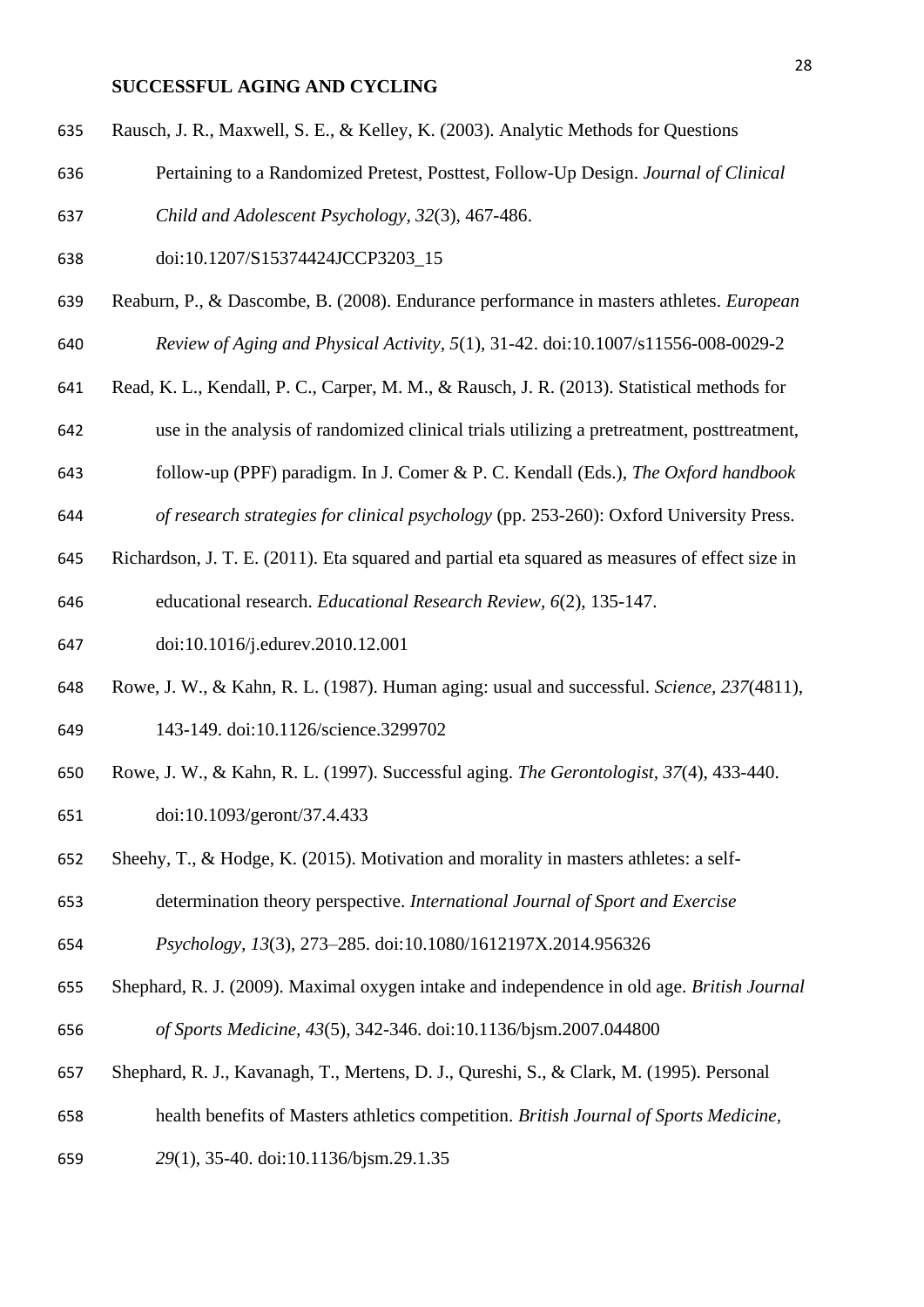- Shepherd, S. O., Wilson, O. J., Taylor, A. S., Thogersen-Ntoumani, C., Adlan, A. M.,
- Wagenmakers, A. J., & Shaw, C. S. (2015). Low-volume high-intensity interval
- training in a gym setting improves cardio-metabolic and psychological health. *PLOS*

*One, 10*(9), e0139056. doi:10.1371/journal.pone.0139056

- Tanaka, H., & Seals, D. R. (2008). Endurance exercise performance in masters athletes: Age-
- associated changes and underlying physiological mechanisms. *Journal of Physiology,*

*586*(1), 55-63. doi:10.1113/jphysiol.2007.141879

- United Nations, Department of Economic and Social Affairs, Population Division (2017).
- World Population Prospects: The 2017 Revision, Key Findings and Advance Tables.
- Working Paper No. ESA/P/WP/248. Retrieved from
- https://esa.un.org/unpd/wpp/publications/Files/WPP2017\_KeyFindings.pdf
- Van Breukelen, G. J. P. (2006). ANCOVA versus change from baseline had more power in
- randomized studies and more bias in nonrandomized studies. *Journal of Clinical*

*Epidemiology, 59*(9), 920. doi:10.1016/j.jclinepi.2006.02.007

Varela, S., Ayán, C., Cancela, J. M., & Martín, V. (2012). Effects of two different intensities

of aerobic exercise on elderly people with mild cognitive impairment: A randomized

- pilot study. *Clinical Rehabilitation, 26*(5), 442-450. doi:10.1177/0269215511425835
- Varela, S., Cancela, J. M., Seijo-Martinez, M., & Ayan, C. (2018). Self-paced cycling
- improves cognition on institutionalized older adults without known cognitive
- impairment: A 15-month randomized controlled trial. *Journal of Aging and Physical*

*Activity*, 1-29. doi:10.1123/japa.2017-0135

- Van Roie, E., Martien, S., Hurkmans, E., Pelssers, J., Seghers, J., Boen, F., & Delecluse, C.
- (2017). Ergometer-cycling with strict versus minimal contact supervision among the
- oldest adults: A cluster-randomised controlled trial. *Archives of Gerontology and*
- *Geriatrics, 70*, 112-122. doi:http://dx.doi.org/10.1016/j.archger.2017.01.010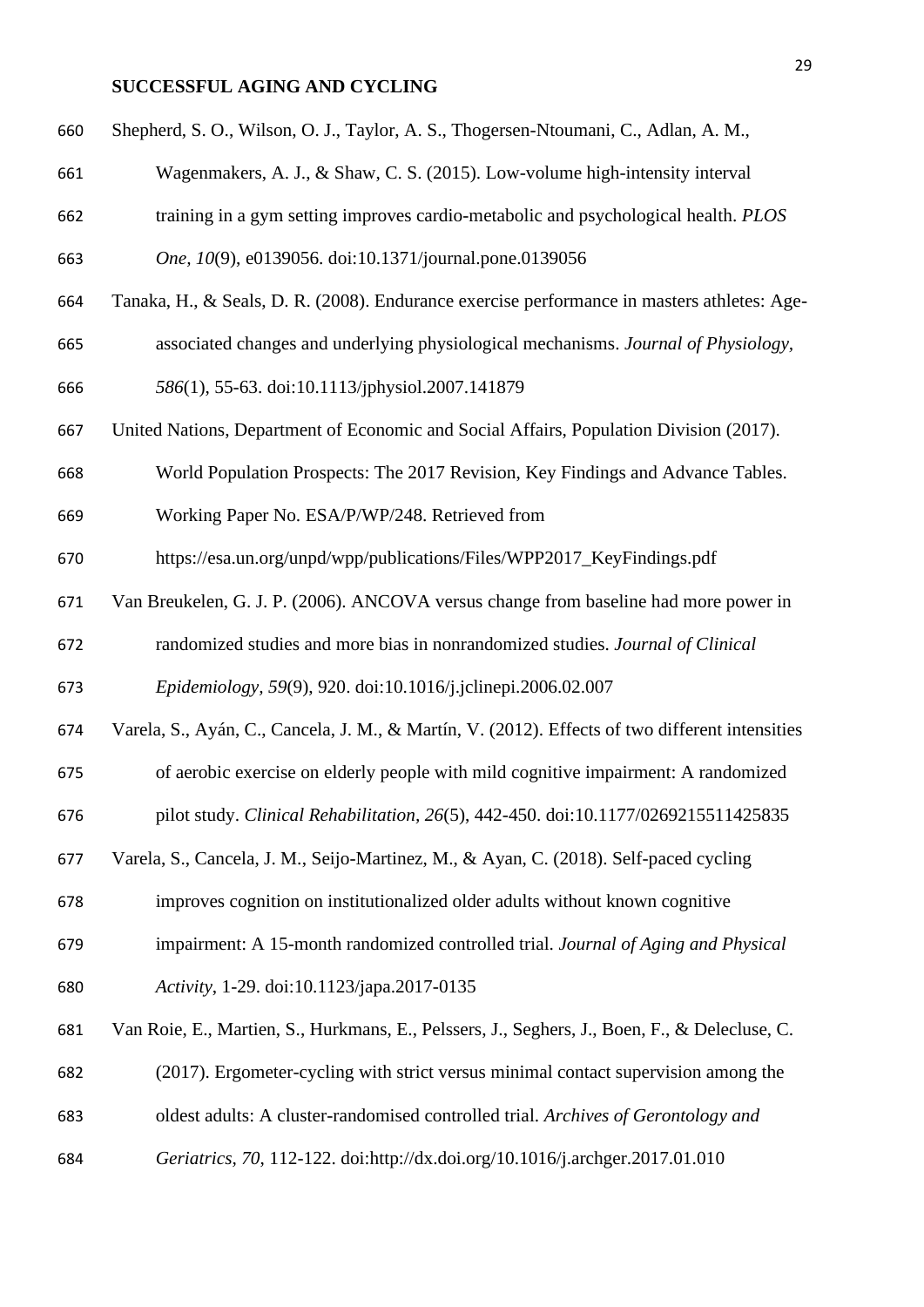- von Faber, M., Bootsma-van der Wiel, A., van Exel, E., Gussekloo, J., Lagaay, A., van
- Dongen, E., . . . Westendorp, R. (2001). Successful Aging in the Oldest Old: Who Can
- be Characterized as Successfully Aged? *Archives of Internal Medicine, 161*(22), 2694-
- 2700. doi:10.1001/archinte.161.22.2694
- Wahl, H. W., Deeg, D., & Litwin, H. (2016). Successful ageing as a persistent priority in
- ageing research. *European journal of ageing, 13*(1), 1-3. doi:10.1007/s10433-016-
- 0364-5
- Wiswell, R. A., Hawkins, S. A., Jaque, S. V., Hyslop, D., Constantino, N., Tarpenning,
- K., . . . Schroeder, E. T. (2001). Relationship between physiological loss, performance
- decrement, and age in master athletes. *The Journals of Gerontology Series A:*
- *Biological Sciences and Medical Sciences, 56*(10), M618-M626.
- doi:10.1093/gerona/56.10.M618
- Yarlas, A., White, M. K., & Bjorner, J. B. (2013). The development and validation of a
- revised version of the medical outcomes study cognitive functioning scale (MOS-Cog
- R). *Value in Health, 16*(3), A34. doi:10.1016/j.jval.2013.03.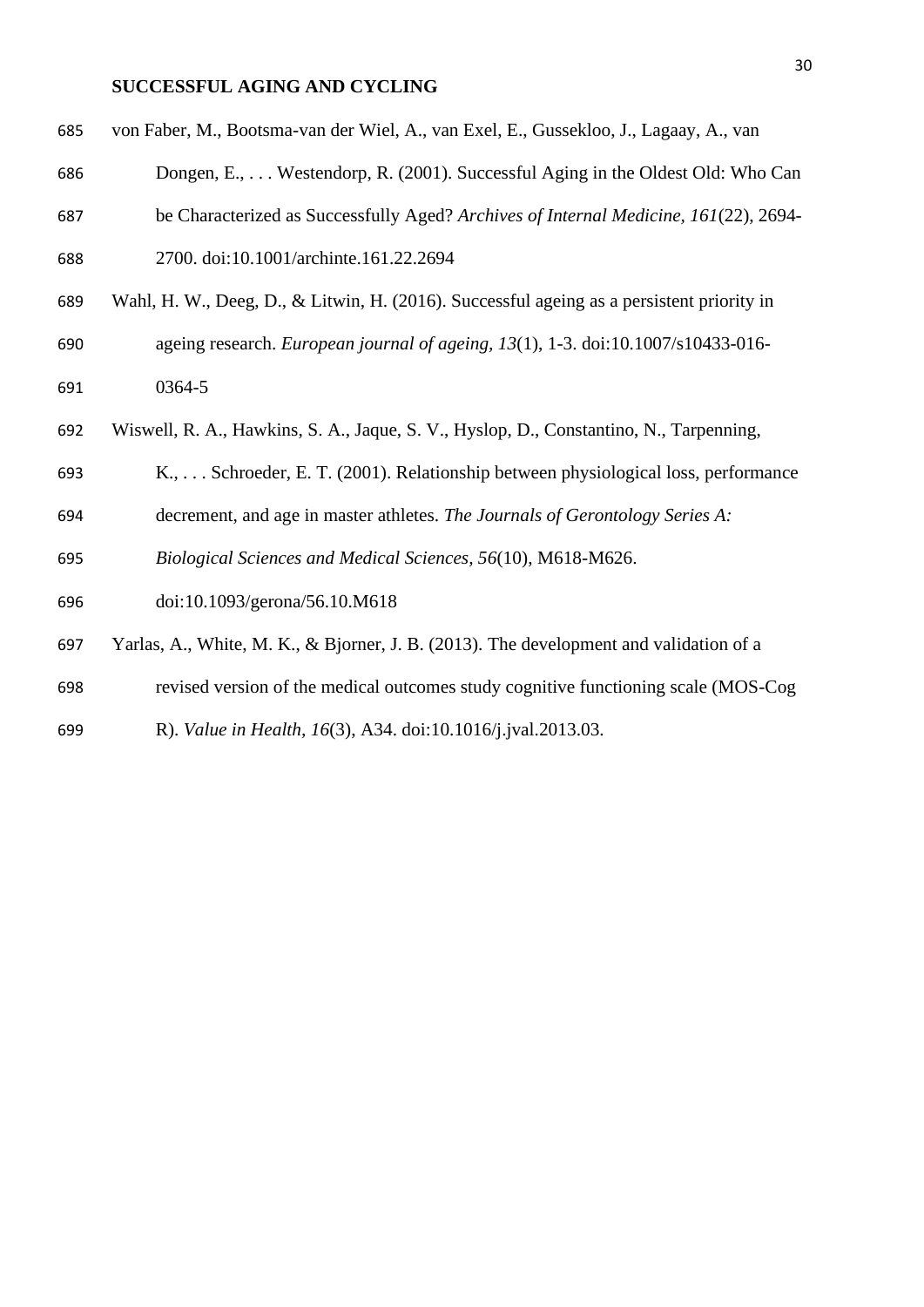

**Figure 1.** Flow of participants through the trial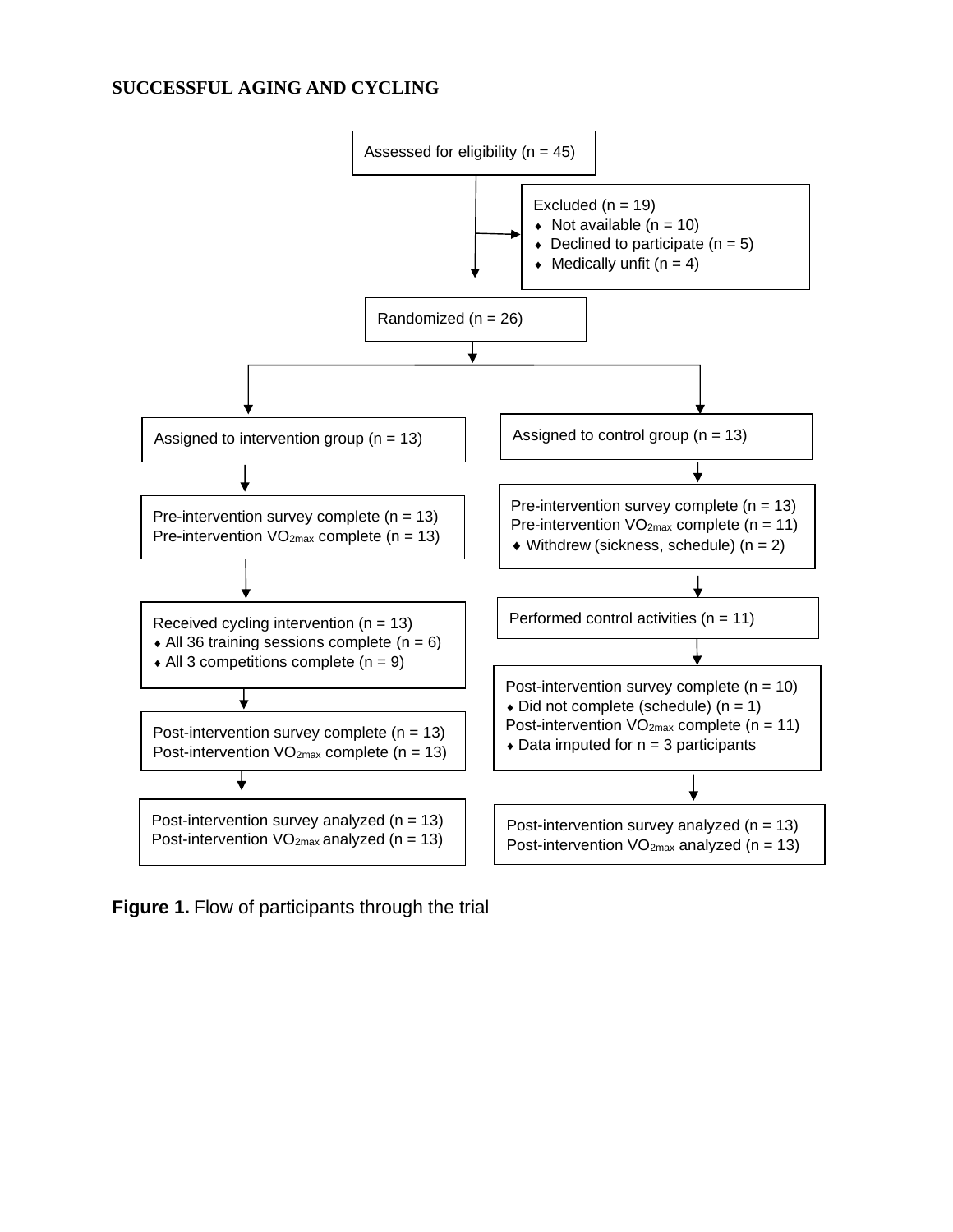| <b>Variable</b>                       | <b>Comparison Group</b> | <b>Intervention Group</b> | $\boldsymbol{p}$ |  |
|---------------------------------------|-------------------------|---------------------------|------------------|--|
|                                       | $(n = 13)$              | $(n = 13)$                |                  |  |
| Age (years)                           | $46.91 \pm 4.04$        | $47.18 \pm 4.61$          | .71              |  |
| Age (range years)                     | 42 to 54                | 40 to 55                  |                  |  |
| Sex (female) $n$ (%)                  | 9(69.23)                | 11 (84.58)                | .65              |  |
| Height $(m)$                          | $1.74 \pm 0.12$         | $1.68 \pm 0.12$           | .15              |  |
| Weight (kg)                           | $80.67 \pm 12.70$       | $71.28 \pm 8.04$          | .07              |  |
| Ethnicity $n$ (%)                     |                         |                           |                  |  |
| European Australian                   | 13(100)                 | 13(100)                   |                  |  |
| Education - highest completed $n$ (%) |                         |                           | .35              |  |
| Tertiary                              | 11 (84.56)              | 9(69.24)                  |                  |  |
| High school/equivalent                | 2(15.44)                | 4(30.78)                  |                  |  |
| Income $n$ $(\%)$                     |                         |                           | .45              |  |
| > \$100000                            | 6(45.15)                | 8(62.04)                  |                  |  |
| \$50 000 to \$100 000                 | 5(39.01)                | 4(30.81)                  |                  |  |
| $<$ \$50 000                          | 2(15.44)                | 1(7.74)                   |                  |  |
| <b>Physical Functioning</b>           |                         |                           |                  |  |
| Physical functioning                  | $90.35 \pm 12.67$       | $90.43 \pm 16.34$         | > .99            |  |
| Role limitation physical problems     | $87.45 \pm 13.51$       | $92.33 \pm 10.89$         | .32              |  |
| <b>Psychological Functioning</b>      |                         |                           |                  |  |
| Mental health                         | $71.45 \pm 13.45$       | $67.73 \pm 17.89$         | .22              |  |
| Role limitation emotional problems    | $84.61 \pm 16.29$       | $77.45 \pm 15.61$         | .32              |  |
| <b>Cognitive Functioning</b>          | $85.32 \pm 13.02$       | $72.09 \pm 16.35$         | $.02*$           |  |
| Social Functioning                    |                         |                           |                  |  |
| Social activity                       | $84.63 \pm 19.20$       | $82.67 \pm 21.43$         | .81              |  |
| Loneliness                            | $74.43 \pm 20.01$       | $68.01 \pm 22.03$         | .44              |  |
| Friends                               | $7.67 \pm 5.60$         | $6.44 \pm 3.21$           | .47              |  |
| Physical activity (MET-minutes/week)  | $3019.56 \pm 2803.50$   | $2803.45 \pm 1335.12$     | .99              |  |
| VO <sub>2max</sub> (ml/kg/min)        | $43.44 \pm 7.21$        | $40.65 \pm 6.71$          | .30              |  |

|  | Table 1. Pre-intervention characteristics of participants. |  |  |  |  |  |
|--|------------------------------------------------------------|--|--|--|--|--|
|--|------------------------------------------------------------|--|--|--|--|--|

*Note*. Data are presented as mean ± SD, unless otherwise indicated. \*Statistically significant difference, *p* < .05.